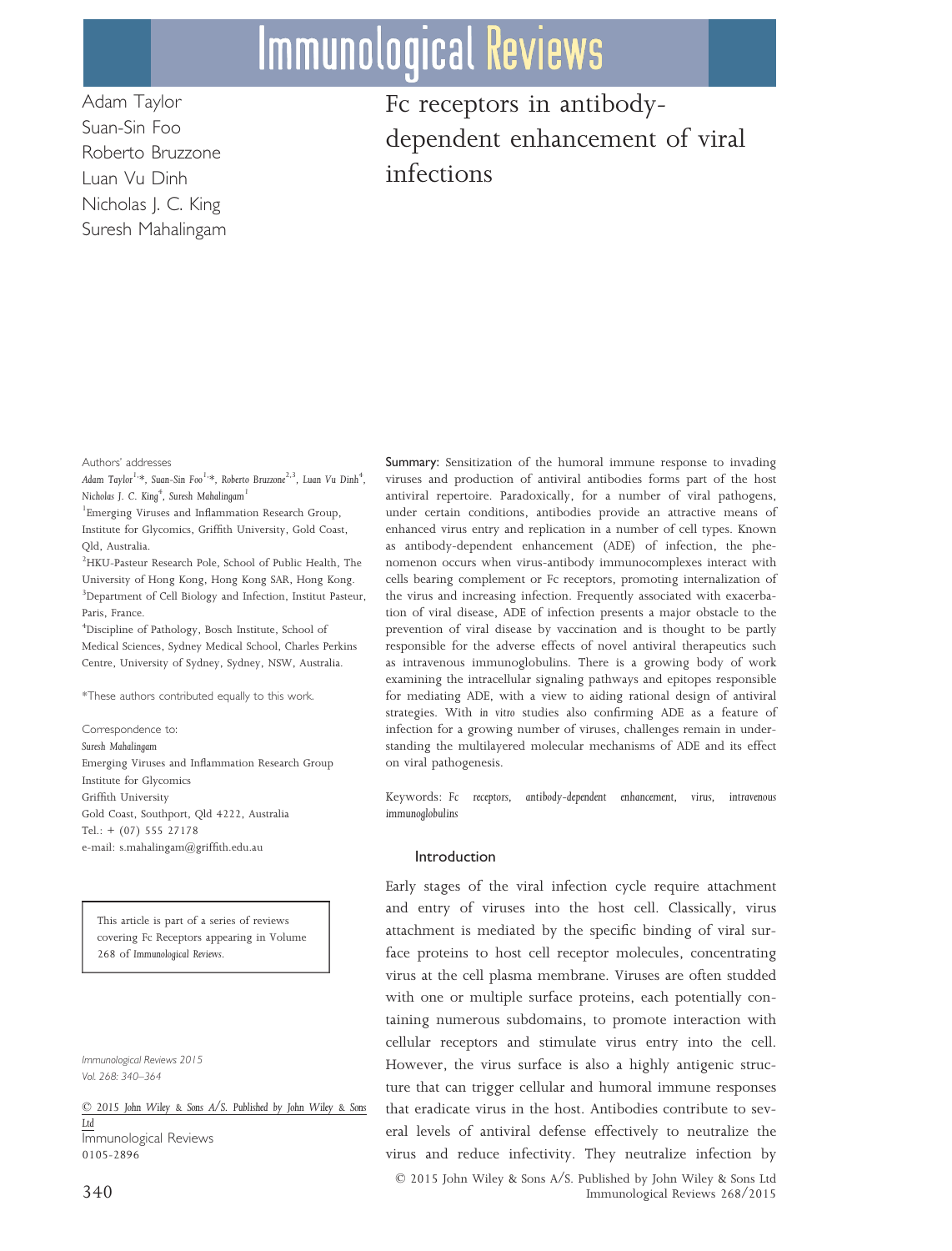#### Acknowledgements

Research in S. M.'s laboratory was supported by grants from the Australian National Health and Medical Research Council (NHMRC) (grants 1012292, 508600, 628011, and 1033068). Work in R. B.'s laboratory described in this review was supported by grants from Research Fund for the Control of Infectious Disease (projects 05050182 and 09080872) and Area of Excellence Scheme of the University Grants Committee (AoE/M-12/06) of the Hong Kong Government, and the National Institute of Allergy and Infectious Diseases (contract HHSN272201400006C) to R. B. Research in NK's laboratory was supported by NHMRC grants 1030897 and 512413. A. T. is the recipient of a NHMRC Peter Doherty Early Career Fellowship (1073108). L. V. is supported by an Australia Award Scholarship and S. M. is the recipient of an NHMRC Senior Research Fellowship (1059167). We thank Dr. Michael Rolph for editorial assistance. The authors have no conflicts of interest to declare.

targeting viral glycoproteins (GP) of enveloped viruses or the protein shell of non-enveloped viruses. In enveloped viruses, they may either block virion binding to cellular receptors, interfere with the fusion machinery or aggregate virus particles; in non-enveloped viruses, they may prevent uncoating of the viral genome in the endosome or promote cytosolic degradation of incoming virions through a tripartite motif-containing protein 21 proteasome pathway (1). Two models have been proposed to describe the kinetics of neutralization. The first is a single-hit model, postulating that binding of a single antibody molecule to a critical site on the virion is sufficient to neutralize the virus, while the second, more widely accepted, multi-hit model proposes that neutralization is only achieved once an individual virion is bound by a number of antibodies which exceeds the stoichiometric threshold of neutralization (2). As the number of available epitopes for a specific antibody on the virion is known, the stoichiometry of neutralization can be calculated. However, the stoichiometric threshold of neutralization is determined by antibody affinity and epitope accessibility. For example, antibodies specific to poorly accessible epitopes require a higher concentration to exceed the occupancy threshold for neutralization (3).

Paradoxically however, for some time it has been recognized that sub-neutralizing concentrations of antibodies, under certain conditions, can act to enhance viral infection by aiding viral entry into target cells. This mechanism of improved virus uptake, termed antibody-dependent enhancement (ADE) of infection, is thought to occur when virus is bound by non-neutralizing antibodies or sub-neutralizing concentrations of antibodies that facilitate cell entry in an Fc $\gamma$  receptor (Fc $\gamma$ R)-dependent manner. Interaction of

© 2015 John Wiley & Sons A/S. Published by John Wiley & Sons Ltd Immunological Reviews 268/2015 341

the protruding antibody Fc of the antibody–virus immunocomplex with the Fc $\gamma$ R on myeloid cells such as monocytes, macrophages, dendritic cells (DCs), and certain granulocytes typically leads to phagocytosis, resulting in increased numbers of infected cells – so-called extrinsic ADE. This form of ADE therefore requires prior sensitization of the humoral immune response, whereby circulating antibodies produced during primary infection recognize and bind to a heterologous serotype of the virus and enhance viral infectivity through internalization of virus–antibody immunocomplexes by cells bearing Fc $\gamma$ R, rather than promoting viral neutralization. Once internalized, these immunocomplexes may modulate innate antiviral cells responses to increase virus production substantially in each cell, a process termed intrinsic ADE. Together, extrinsic and intrinsic ADE are thought to prompt the massive release of inflammatory and vasoactive mediators that ultimately contribute to disease severity. Throughout this review we will refer to ADE as the overall process of ADE of infection, and will use the terms 'intrinsic' and 'extrinsic' when referring specifically to those mechanistic processes.

The first report of ADE was made in 1964 in a study examining arbovirus neutralization by antiviral antibodies (4). A number of viruses from the Flaviviridae and Togaviridae families showed enhanced infectivity when assayed with dilutions of their respective antisera. Later work on fractionated sera confirmed that this enhancement was principally associated with IgG antibodies, which were able to act as a molecular bridge between the virus and FcyR-expressing cells capable of binding the Fc portion of IgG (5). In a series of reports, Halstead *et al*. first examined the pathogenic potential of FcyR-dependent ADE to cause dengue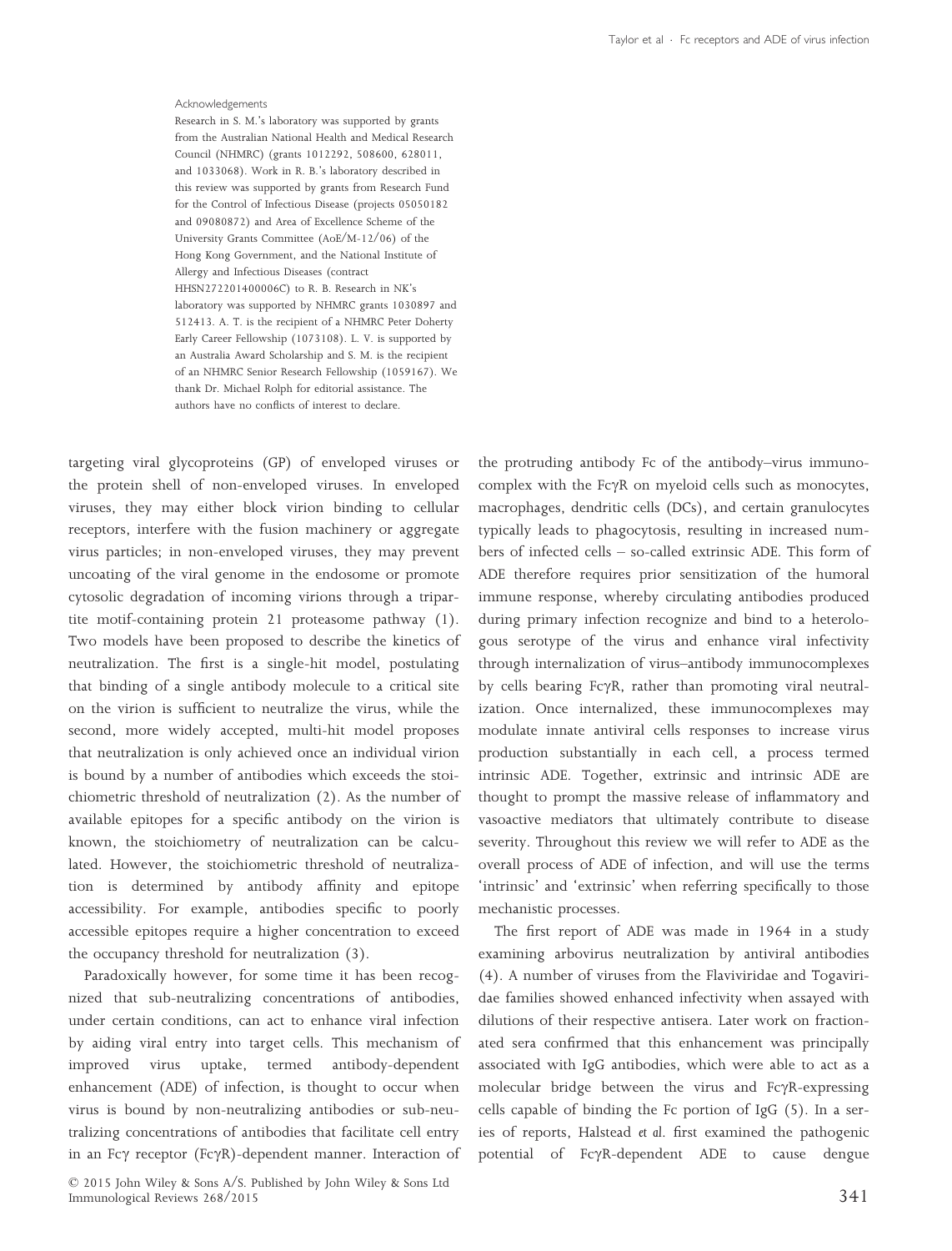hemorrhagic fever (DHF) and dengue shock syndrome (DSS) in dengue virus (DENV) infection. Through epidemiological studies and *in vivo* and *in vitro* modeling, Halstead *et al*. established not only the link between severe forms of DENV infection in individuals who have had a previous dengue infection but also the enhanced infectivity of target cells and disease exacerbation caused by DENV antibody opsonins (6–8). Since then, much of the research surrounding viral ADE has focused on members of the Flaviviridae family, particularly DENV, driven by the lack of a licensed DENV vaccine and effective antiviral agents to treat DENV infection. ADE of infection has been implicated as a major obstacle to vaccine development for a number of viruses that cause a significant human health threat, including DENV.

In 1983, an additional, separate mechanism of extrinsic ADE was identified involving the classical complement pathway. Again identified using a flavivirus, studies found that complement receptor 3 (CR3) was able to mediate IgMdependent enhancement of West Nile virus (WNV) infectivity in macrophages (9). Further forms of complement-mediated ADE were subsequently described in a number of virus-cell systems including human immunodeficiency virus-1 (HIV-1). Enhanced HIV-1 infection of T-lymphoblastoid cell lines in the presence of sub-neutralizing levels of HIV-specific antibodies was shown to require high levels of CR2 and CD4 expression (10). Although the mechanisms are not thought to be mutually exclusive to enhancing infectivity, complementdependent ADE is distinct from FcyR-dependent ADE. In addition to CR2- and CR3-mediated ADE, a further independent route of complement-mediated ADE of HIV-1 infection was shown to require the complement component C1q (11). Interaction of C1q with virus-antibody immunocomplexes enhanced productive HIV-1 infection *in vitro*. A similar mechanism of C1q-mediated ADE was reported to enhance infection with Ebola virus in non-monocytic cells by promoting binding virus attachment to the target cell or endocytosis (12). Here, IgG antibodies were reported to bind viral epitopes in close proximity, allowing C1q to bind the Fc portion of the antibodies, with the immunocomplex binding C1q receptors at the cell surface. Enhanced infection of HIV opsonized with complement alone has also been reported.

As with other forms of ADE, complement-dependent ADE of infection has also been linked to viral pathogenesis. In HIV-1-infected patients, levels of enhancing antibody in complement-restored serum samples correlated with immunosuppression and disease (13). Moreover, a greater variety of cell types express complement receptors than do

 $Fc\gamma R$ , which are generally restricted to cells of the myeloid lineage. It may therefore be possible for complement-dependent ADE to cause aberrant viral infection of what are typically thought of as non-target cells. In turn, infection of non-target cells as a result of complement-dependent ADE may be a precursor of viral pathogenesis or the atypical and often severe disease symptoms associated with chronic or recurrent viral infection. Indeed, enhanced uptake of human parvovirus B19 into endothelial cells of the myocardium, likely due to ADE mediated by complement factor C1q and its receptor CD93, is associated with acute and chronic inflammatory cardiomyopathies (14). Therefore, despite its strong host tropism for erythroid progenitor cells, complement-dependent ADE of human parvovirus B19 confers up to a 4000-fold increase in virus endothelial cell uptake in the presence of human parvovirus B19-specific antibodies.

ADE is now known to be a feature of infection for many viruses. However, it has proven difficult to rigorously test the occurrence and importance of ADE *in vivo* and this is an area that requires further work. In addition, little is known about the mechanisms or structural interactions that underlie ADE. Fc $\gamma$ R-dependent ADE is currently thought to be the most commonly used mechanism of ADE among viruses and will be discussed in further detail in this review. Only recently have studies begun to investigate the upstream and downstream molecular signaling events that surround all forms of viral ADE. In light of current data, to be discussed in this review, the effect of these signaling cascades on innate cellular immunity and viral pathogenesis continues to be the focus of research efforts and highlights the recent advances made in the development of permissive model systems with which to examine the role of FcR in mediating viral ADE and FcR-targeted therapeutic strategies for treatment of viral pathogenesis.

# ADE is exploited by a variety of viruses

### Arthropod-borne viruses

The rising rainfall and acceleration of global warming has provided breeding grounds conducive to mosquito vectors, leading to the spread of arthropod-borne diseases to different parts of the world. Recently, the world has been hit by waves of mosquito-transmitted diseases caused by alphavirus and flavivirus infections. Arthritogenic alphaviruses such as Chikungunya virus (CHIKV), Ross River virus (RRV), and Sindbis virus (SINV) cause febrile illness and myalgias with polyarthralgias as the clinical hallmark, which can last for months to years after infection (15–17). RRV and SINV are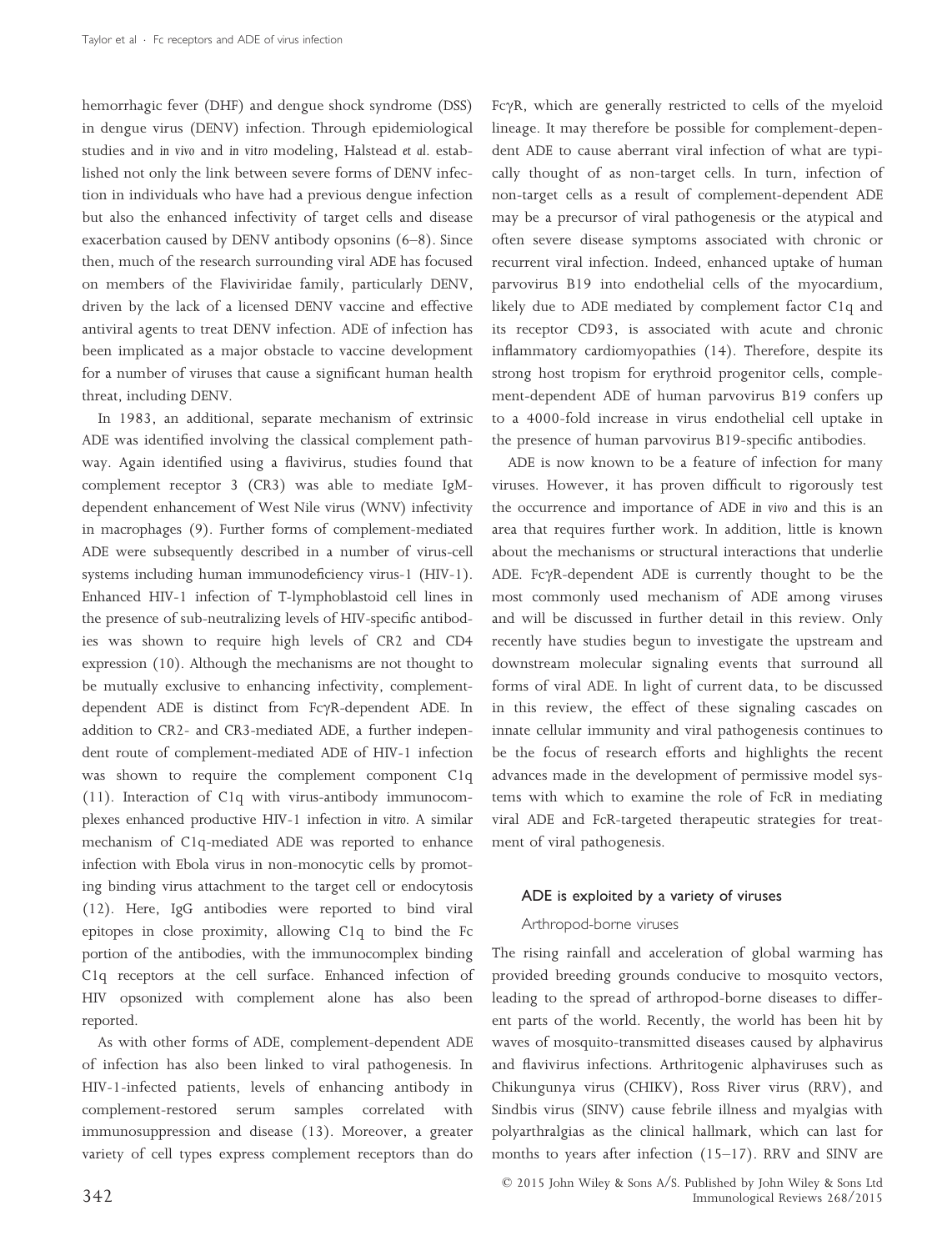endemic to Australia and Europe, respectively, while CHIKV causes large outbreaks in many parts of the world including the Americas, Africa, South-East Asia, India, and Oceania, affecting millions of individuals worldwide (18–20). Moreover, DENV and WNV are prominent flaviviruses that are major health concerns due to the severity of diseases they cause. DENV has a geographical distribution similar to CHIKV, causing massive worldwide outbreaks, with an estimated 390 million people suffering from DENV infections annually (21, 22). DENV infection is typically self-limiting; however, in some cases of infection, the disease manifests a more complicated and severe form where patients may suffer from plasma leakage and shock syndrome. Unattended severe cases of DENV infection can lead to a mortality rate of 20% (23). In contrast to DENV, WNV is endemic to the Americas, Europe, Africa, and Middle East (24). Although approximately 80% of WNV infections are subclinical, symptomatic infections known as WNV fever can persist for months post infection. A few  $\leq$ 1% of these patients  $$ develop severe neurological complications that may be fatal (25). Whether this is associated with ADE is not known.

# Alphaviruses

Evidence from *in vitro* study of ADE of alphaviral infections has been reported since the 1980s, where Peiris and Porterfield demonstrated clear antibody-dependent plaque enhancement in macrophages infected with Semliki Forest virus and SINV in the presence of sub-neutralizing concentrations of homologous antibody (26). Consistent with this study, Chanas *et al*. (27) demonstrated that *in vitro* infection of macrophage-like cells expressing Fc receptors with SINV, together with high dilutions of anti-SINV monoclonal antibodies (MAbs), led to increased plaque formation.

Macrophages have been identified as key players in facilitating arthritogenic alphaviral disease progression, largely due to their permissiveness to alphaviral infection (28, 29). The persistence of alphavirus within macrophages during the late phase of infection suggested the likely occurrence of ADE (30, 31). Indeed, several studies on RRV demonstrated ADE in macrophages. Serum recovered from RRV-infected patients contains anti-RRV antibodies, which, when diluted to sub-neutralizing levels, promoted infection of the lesspermissive monocytic cell lines U937 and Mono Mac 6 and enhanced RRV infection in the highly permissive macrophage cell lines J774A.1 and RAW264.7 (32). In addition, infection of FcR-expressing J774A.1 and RAW264.7 cells led to persistent virus production up to 50 days post infection. Further mechanistic studies by Lidbury *et al*. shed light on the role of the RRV-induced ADE pathway in modulating host transcription and translation. Immune responses triggered by lipopolysaccharide (LPS) stimulation in macrophage cell cultures prior to RRV infection significantly reduced RRV replication. However, RRV infection in the presence of anti-RRV antibody abolished the LPS-induced antiviral effects, allowing RRV-ADE infection of cells and increased virus replication (33). This phenomenon was due to the inhibition of transcription factors nuclear factor-KB (NF-KB) and interferon regulatory factor (IRF)1 and, paradoxically, as expression of these is usually driven through NF-KB, translational expression of tumor necrosis factor (TNF), and generation of reactive nitrogen intermediates. Downstream studies further identified that active viral replication during RRV-ADE infection is crucial for the suppression of LPS-induced activation of transcription factor protein complexes IRF9 and signal transducers and activators of transcription (STAT)1, as well as elevation of interleukin (IL)-10 expression (34).

Recently, animal studies conducted using CHIKV also demonstrated evidence of ADE of CHIKV infection. A single immunization of mice with a CHIKV vaccine candidate led to low titers of anti-CHIKV IgG production by the host, giving rise to early disease onset upon challenge represented by acute foot swelling and inflammation (35, 36). To date, no therapeutic strategies or vaccines are currently available for the treatment of arthrtitogenic alphaviral diseases. In light of the occurrence of ADE of infection with these alphaviruses, caution should be exercised during vaccine clinical trials to avoid adverse health impacts.

# Flaviviruses

DENV is made up of four different serotypes – DENV-1, DENV-2, DENV-3, and DENV-4. Halstead and O'Rourke first identified ADE of DENV infection, observing that non-DENV susceptible human- or rhesus monkey-derived primary peripheral blood mononuclear cells (PBMCs) could be successfully infected with DENV in the presence of a high dilution of anti-DENV antibody (37). Cross-reactivity of anti-DENV antibodies generated from exposure to different DENV serotypes was later shown to mediate ADE (38). The occurrence of ADE has long been associated with the severity of DENV disease pathogenesis, giving rise to severe forms of disease – DHF and DSS – typically during secondary infections (23), most commonly in the order of DENV-1 followed by secondary infection with DENV-2 or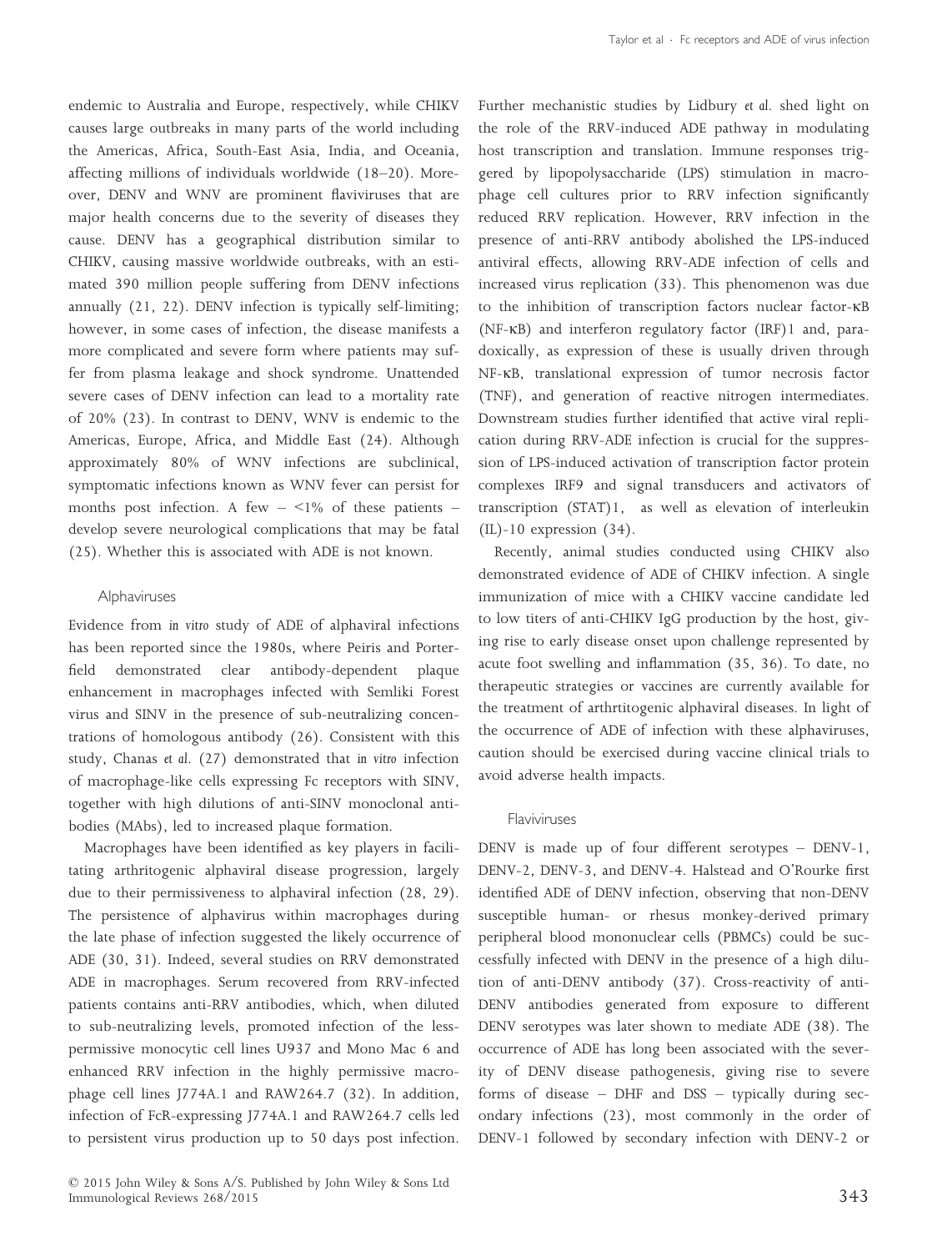DENV-3 (39–41). As discussed in more detail later, primary DENV infection of infants who have non-neutralizing titers of anti-DENV antibodies acquired through maternal transmission from a DENV-immune mother, has reportedly led to severe DHF (42, 43). Other evidence of ADE exacerbating DENV infection was reported by Moi *et al*., where serum specimens were collected from DENV patients during primary or secondary infections. Virus titers measured in serum specimens from secondary DENV-infected patients were approximately 10-fold higher than those in the serum of patients with primary infection, detected using  $Fc\gamma R-ex$ pressing BHK cells (44).

To date, DENV is one of the most extensively studied viruses in relation to ADE infection, due in part to the global prevalence of dengue infections. Since the 1980s, other flaviviruses such as WNV have also been associated with ADE infection. As with DENV, the key event in facilitating WNV-mediated ADE infection is the binding of virions to antibodies at sub-neutralizing concentration (45). Cardosa *et al*. (46) previously characterized the dual role of anti-WNV antibodies in neutralization and enhancement of WNV infection depending on the antibody titers, class and isotype, correlating with an earlier study conducted by Peiris *et al*. (47).

## Respiratory viruses

Besides the most devastating pandemic of the 20th century, caused in 1918 by an influenza virus, and the two subsequent episodes in 1957 and 1968 that caused several millions of deaths worldwide, respiratory viruses have continued to pose serious threats to public health in recent years. This has been illustrated by the global impact of the severe acute respiratory syndrome coronavirus (SARS-CoV) outbreak in 2003 (48, 49). Equally concerning are confirmed human cases of avian influenza in many countries, particularly across Asia, with the H7N7 strain of avian influenza that has jumped into humans in China (50–52), the emergence of the 2009 H1N1 influenza pandemic (53), as well as a novel coronavirus that is the causative agent of the Middle East respiratory syndrome (MERS-CoV) (54). These events have triggered scores of investigations to gain insight into the pathogenic mechanisms underlying the severity of symptoms and high fatality rates of SARS, MERS, and avian influenza. One of the concepts that has driven research in this area has been the recognition that the host immune system, which is essential to clear infections, may sometimes mediate excessive and dysregulated responses contributing

to more severe clinical symptoms and prognosis in affected individuals. These immunopathological responses are exemplified by the so-called cytokine storm that is triggered by the highly pathogenic avian influenza and is considered to be one of the primary causes of the severity of the Spanish flu pandemic (55–57). The pathology in SARS patients also appears to be at least partially immune-mediated and, therefore, several studies have investigated whether the host immune response may be involved in the development of severe respiratory diseases (58, 59).

## Coronaviruses

SARS-CoV is a member of the Coronaviridae family of single-stranded, positive-sense RNA viruses that cause a wide variety of illnesses ranging from respiratory, gastrointestinal to systemic diseases in a broad range of hosts, including birds, felines, pigs, cows, turkeys, and dogs (60). It is usually agreed that SARS-CoV, in addition to infection of the respiratory tract, may also directly infect immune cells, which do not express the angiotensin I-converting enzyme 2 (ACE2), the receptor that recognizes the SARS-CoV spike protein to mediate virus entry (61, 62). This raises the possibility that antibody-mediated entry may provide SARS-CoV with an opportunity to broaden its target options. This possibility was first suggested in a study describing that a SARS-CoV vaccine candidate based on recombinant, full-length SARS-CoV spike protein – the major antigenic protein of the four virus structural proteins inducing neutralizing and protective antibodies (63, 64) – triggered infection of human B cell lines despite eliciting a neutralizing and protective immune response in rodents (65). By monitoring the susceptibility of human PBMCs to infection with SARS-CoV spike-pseudotyped lentiviral particles (SARS-CoVpp) as well as replication-competent SARS-CoV, the occurrence of ADE was established in different cell lines (66, 67) and circulating immune cell types, among which the monocytic lineage (CD68<sup>+</sup> cells) was the primary target (68). In addition to monocytes, human macrophages were also infected by SARS-CoV in the presence of anti-spike antibodies. ADE-mediated infection of macrophages, however, did not support productive replication of the virus, nor did it significantly affect the expression profile of cytokines/chemokines that are involved in the initial inflammatory response (68).

Mechanistic studies to decipher the molecular correlate of ADE of viral infections have focused on either identifying the (immune) receptor(s) and/or serum component(s) allowing penetration of the pathogen into the target cell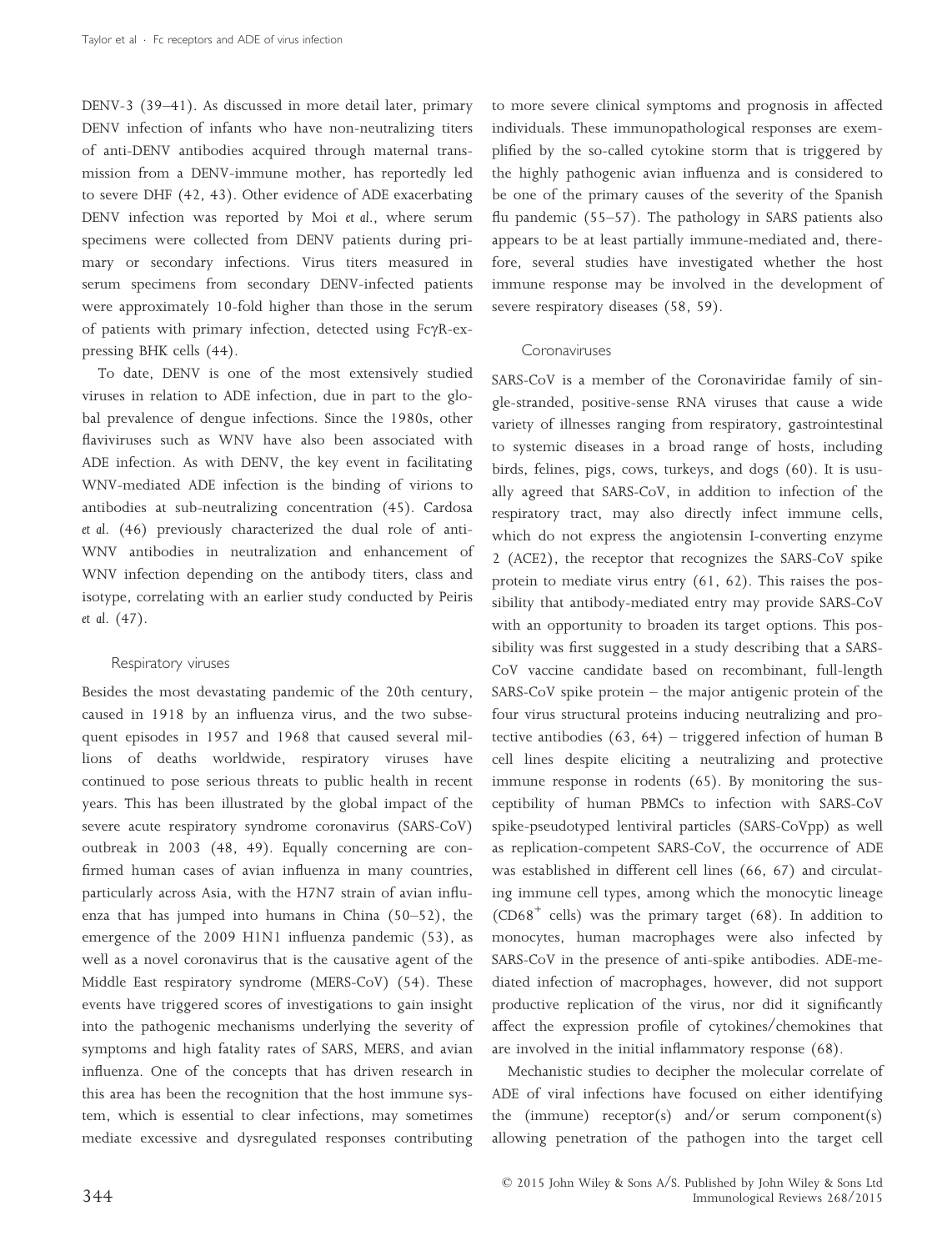(i.e. extrinsic ADE), or the outcome response(s) of the target cell downstream to extrinsic ADE infection (i.e. intrinsic ADE) (69, 70). *In vitro* infection by SARS-CoV opsonized with anti-spike serum was enhanced via FcyRIIa and, to a lesser extent  $E\gamma RIIb1$  (68). Similarly, infection of primary feline macrophages was enhanced when feline infectious peritonitis virus was opsonized with anti-spike antibody and abrogated by blocking antibodies against Fc receptor (71, 72). Construction of truncated and chimeric FcR molecules further revealed that binding of SARS-CoVpp to cells via the extracellular domain of FcyRs is not sufficient to trigger ADE of infection as entry requires an intact intracellular domain (68). Although the relationship between internalization of immune complexes and ADE infection by SARS-CoV via Fc $\gamma$ RIIs appears to be a complex process, the observation of a change in tropism of SARS-CoV in the presence of antiviral immune serum distinguishes the ADE of SARS-CoV infection from many other examples of antibody-mediated viral infection, where the presence of antiviral antibodies increases the viral load due to infection of a higher number of already susceptible cells (69). Of note, neutralization of the endosomal acidic pH led to exacerbation of the antibody-mediated infection (66), in contrast to that previously described for SARS-CoV infection mediated by its receptor, ACE2 (73). It is possible that viral particles infecting cells through the ADE pathway remain trapped in an acidic compartment and the inhibition of endosomal acidification prevents their degradation or, alternatively, that the ability of Spike to mediate cell membrane fusion at neutral pH (74) could allow more antibody-opsonized SARS-CoVpp to fuse with the endosomal membranes. Regardless of the mechanism, the biochemical requirements of  $Fc\gamma R$ -mediated infection are markedly distinct from those underlying virus receptor-dependent entry and illustrate a novel mechanism in addition to ACE2 by which SARS-CoV can enter target cells.

To date, whether ADE occurs in SARS-CoV infection in infected individuals is still controversial. Several clinical studies have reported that SARS-CoV-specific antibodies found in SARS patients are not harmful (75, 76), whereas others have observed poor disease outcomes in early seroconverted SARS patients (77, 78). To address this issue directly, it would be necessary to screen SARS patient sera, keeping in mind the possibility that ADE may only occur within a narrow window during the course of an infection and only in a subset of infected patients. One should remain aware, however, of the possible consequences of this alternative infection pathway, as other coronaviruses besides SARS-CoV appear to be able to jump species and vaccination remains one of the few options available to prevent the spread of infections caused by this family of viruses.

# Influenza virus

Influenza viruses types A, B, and C are enveloped viruses with a negative, single-stranded RNA segmented genome. They belong to the Orthomyxoviridae family and are responsible for a wide range of illnesses. Because of their endemicity, demonstrated pandemic potential, and the annual vaccination of millions of people worldwide, the possible occurrence of ADE has important implications. More than 30 years have passed since the publication of the first study reporting ADE of influenza in an experimental rat model with heterologous challenge following immunization (79). This initial observation was soon followed by similar reports in mouse macrophage cell lines and it was noticed that antibodies against hemagglutinin (HA) or neuraminidase (NA), the two main structural components of the viral envelope, were able to induce ADE (80, 81). Influenza viruses have 18 HA and 11 NA – including the distinct lineage of influenza viruses identified in New World bats  $(82)$  – and, therefore, several subtypes were tested, revealing that the enhancing activity was strain-dependent and FcR-mediated (83–86). Although almost all studies were carried out using mouse cell lines, several instances of increased severity of clinical disease were observed in immunized animals, especially pigs (87) and, more recently, in ferrets (88, 89), the animal model regarded as most accurately reproducing human infection when challenged with a heterologous strain (90). Although it was not directly tested, ADE was presented as the most likely explanation.

The occurrence of infection-enhancing antibodies in humans was suggested in one study comparing the impact of sera from vaccinated or naturally infected individuals on the uptake of influenza virus (91). These experiments showed that both natural infection and attenuated vaccineinduced antibodies enhanced uptake of homologous virus, as well as H1N1 virus isolated several years later, and that viral titers were significantly higher when challenging cells in the presence of sera from the vaccinated group, pointing to the possible induction of ADE (91). Despite the lack of evidence of vaccine-induced ADE in humans, during the H1N1 pandemic of 2009, several observational studies raised the possibility that prior anti-influenza vaccination was associated with enhanced risk of medically attended, laboratory-confirmed disease (92, 93). These findings were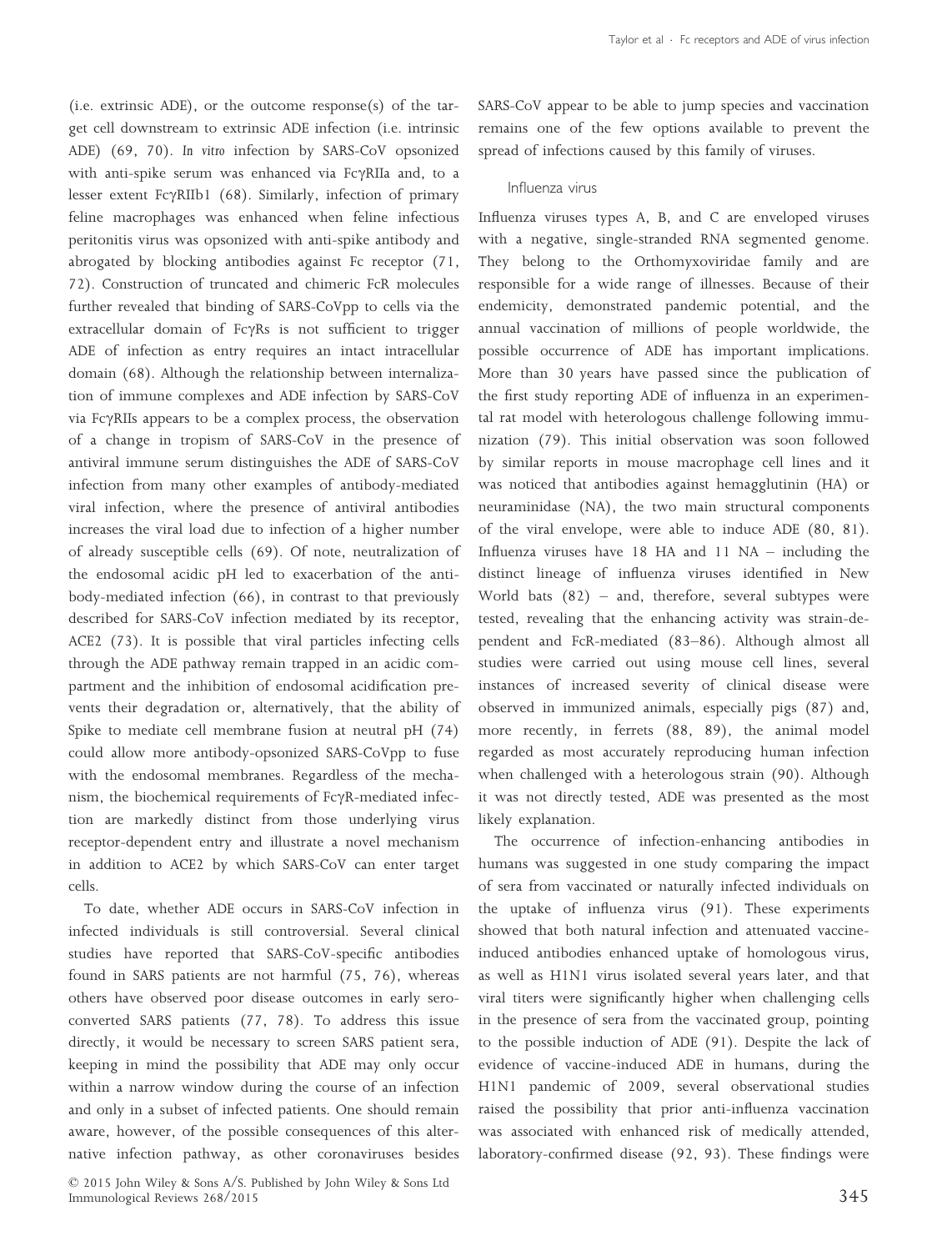further extended in a randomized, blinded, placebo-controlled ferret study whose conclusions corroborated the hypothesis of direct, adverse effect of prior administration of the 2008–2009 trivalent inactivated influenza vaccine on subsequent infection with the 2009 pandemic virus A (H1N1)pdm (89). Although the authors did not assess whether ADE was involved and cautioned that results in ferrets may not be extrapolated to explain human cases, those observations warranted further investigations in different experimental models.

This issue was revisited by comparing infection in both mouse macrophage-like cell lines and different subsets of human macrophages with a panel of sera from patients who had received different influenza vaccines. The data indicate that heterologous antibodies facilitate entry of lentiviruses pseudotyped with highly pathogenic H5 HA and of A(H1N1)pdm viruses in the P388D1 murine cell line (94, 95). Infection with different influenza A virus strains showed that both classically and alternatively activated primary human macrophages (M1 and M2, respectively) were permissive to viral infection in the absence of antibody, more so to avian H5N1 and H9N2/G1 viruses than to A(H1N1)pdm. However, there was no evidence of ADE of influenza with either subset, indicating that this event may not pose a threat to vaccinated individuals (95). In addition, other studies reported significant protection induced by the 2009–2010 trivalent inactivated vaccine (96). Clearly, the safety of universal influenza vaccines remains an issue, as studies in pigs have identified cross-reacting antibodies induced by heterologous inactivated influenza A vaccination that target an immunodominant epitope close to the fusion peptide, leading to enhanced A(H1N1)pdm virus fusion (97). The authors dubbed this phenomenon vaccination-associated enhanced respiratory disease and refrained from referring to ADE as an underlying mechanism, although they presented evidence of cross-reactive antibodies leading to enhanced infection due to virus fusion after pH-induced conformational changes of HA in the endosomal compartment. Despite some limitations, as acknowledged by the authors, the identification of such antibodies was correlated with vaccine-induced enhancement of viral infection and, therefore, their presence should be monitored in evaluating the immune response during development of universal influenza vaccines (98).

Collectively, these results suggest that, although previous comparisons showed that murine macrophage cell lines behaved in a similar way to human monocytes (99), ADE of influenza A viruses is cell type- and host-specific and underscores the need for a thorough characterization of the cellular model utilized with different viruses.

## Pneumovirus

Human respiratory syncytial virus (RSV) is a negative-sense, single-stranded RNA virus of the family Paramyxoviridae that is the leading cause of lower respiratory infections in neonates and children (100). The virus is a global burden with seasonal epidemics and efforts have been ongoing to curb its incidence with a preventive vaccine. Since the initial demonstration that a formalin-inactivated vaccine actually worsened disease severity in children, the possibility of ADE was considered, as immunized children developed sub-neutralizing antibody titers compared to those of a comparable age who had natural RSV infections and had not been immunized (101). The first hints that ADE could be the underlying mechanism contributing to disease manifestations in some infants came from *in vitro* studies in which both murine (P388D1) and human (THP1- and U937) macrophage-like cell lines were used. Thus, two MAbs specific to separate surface GP of RSV and human sera containing virus-specific antibodies were found to enhance RSV infection. Of note, the ability to increase virus titer was greater for convalescent sera and correlated with the antibody titers (102, 103). This phenomenon could be reversed by blocking either the Fc segment of the MAb or the Fc receptor on the cells, suggesting that it involved opsonization of the virus followed by binding of immune complexes to Fc receptors on target cells (103). Collectively, these reports indicate that antibody-mediated enhancement of RSV infection can occur *in vitro* in macrophages. Further evidence for ADE as a possible mechanism for disease manifestations following immunization with the formalin-inactivated vaccine against RSV was obtained in a macaque model (104). However, several recent studies reporting 'vaccine-enhanced disease' have exonerated ADE (105) and the mechanisms of lung immunopathology following formalin-inactivated vaccination in mice have been ascribed to distinct CD4<sup>+</sup> T-cell subsets that orchestrate discrete and specific disease manifestations resulting in the deposition of immune complexes that start in the lung (106). Despite obvious differences in the generation of immunopathology, these two types of antibody-dependent disease share the common trait of being dependent on inadequate responses of the innate immune system triggered by either natural infection or vaccination. Interestingly, a formalin-inactivated vaccine against human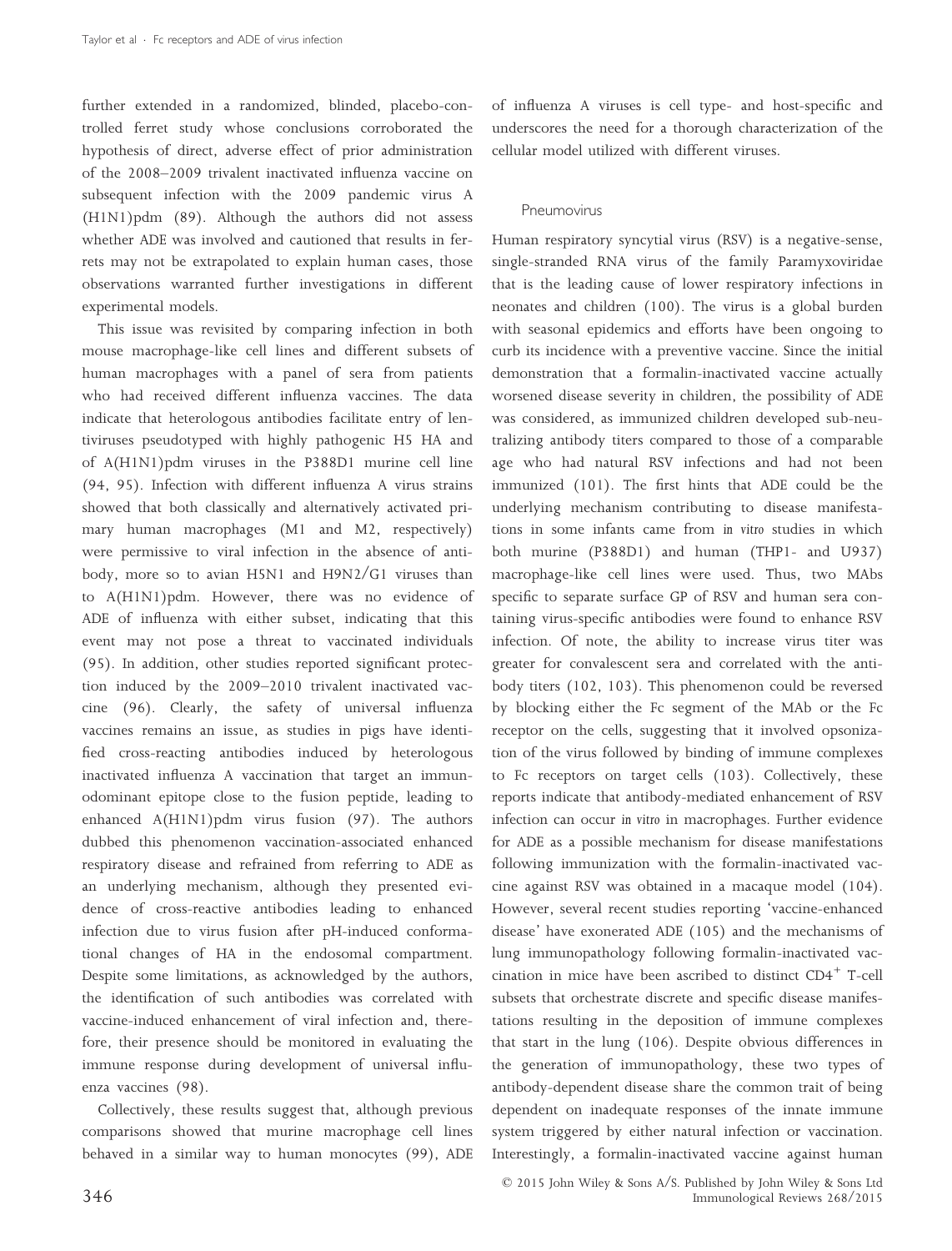metapneumovirus induced immune-mediated disease (107), indicating that this may be a common feature shared by members of the Paramyxoviridae family, including measles virus (108).

# Ebola virus

Ebola virus is a non-segmented, negative-strand RNA virus belonging to the Filoviridae family that is responsible for a severe hemorrhagic fever with a high fatality rate (109). The current Ebola epidemic in Liberia, Guinea, and Sierra Leone is the largest and most complex Ebola outbreak since this virus was first discovered in 1976, with almost 25 000 confirmed, probable and suspected cases and more than 10 000 deaths. With no available treatments of proven efficacy (although several trials are underway), the development of a safe vaccine has become one of the main areas of research. In this context, it is useful to review evidence that immunization with the envelope GP of the Zaire strain of Ebola virus induced an antibody response that enhanced virus infectivity *in vitro* (110). Although evidence for the involvement of ADE as a mechanistic explanation for the extreme virulence of Ebola virus is lacking, these observations raised concerns on the development of safe vaccines. A subsequent study revealed that sera from convalescent patients (51–135 days after onset of symptoms) enhanced infection of primate cells (12). On the other hand, two MAbs against the Zaire GP produced diametrically opposite effects, i.e. protection or ADE, and it was concluded that distinct epitopes underlie these features (86, 111). By constructing a chimeric envelope GP in which the epitopes of Zaire strain required for ADE were replaced with corresponding sequences of Reston Ebola virus, which appears to cause only asymptomatic infections in humans (109), the ability to trigger ADE was drastically reduced (111). The enhanced infectivity is mediated by a novel molecular correlate that requires antibodies directed against the envelope GP to interact with the complement factor, C1q. Thus, C1q binds to the antibodies complexed to the virus, thereby favoring interaction with its receptor and, consequently, increasing interactions at the cell surface (111). Because C1 receptors have been identified in most mammalian cells (112), this mechanism extends the range of cells that become susceptible to infection well beyond the range of Fc receptor-expressing cells of the immune system. It has been hypothesized that C1q-dependent ADE may be responsible for the rapid dissemination of the infection to secondary targets with ensuing exacerbation of symptoms. These observations have raised concerns about the development of Ebola virus vaccines based on the envelope GP and the usefulness of passive therapy with convalescent sera (111). However, recent studies have demonstrated that the potential risks and inherent disadvantages in using whole polyclonal serum for passive immune therapy can be overcome with specific and well-characterized MAbs that showed protective efficacy in a non-human primate model of Ebola virus disease (113, 114) and are being currently tested in clinical trials (115). In addition, several vaccine candidates have shown safety in primate models and have been rolled out during the last months of the current Ebola outbreak (116–119). Vaccinated humans appear to achieve immune responses comparable in magnitude with those associated with protection in non-human primates, suggesting that immunological data could be used to demonstrate vaccine efficacy, although full reports have not yet appeared in the literature. Collectively, these observations suggest that ADE of Ebola may be a complex phenomenon related to the balance between different neutralizing, non-neutralizing, and enhancing antibodies elicited by different immunization protocols.

# Characterizing ADE of virus infection: DENV as a case study

# Epitopes responsible for ADE

The association between ADE of infection and severity of viral disease remains an area of intense study. Infection-enhancing epitopes are therefore recognized for their potential to contribute to viral pathogenesis. Studies of the antigenic determinants that mediate ADE of enveloped viruses have found overwhelming evidence for the role of epitopes within surface structural proteins. Antibodies generated against the envelope proteins of multiple viruses have been shown to enhance infection *in vitro*. Examples of such epitopes include the spike protein of SARS-CoV (66, 68), E2 GP of hepatitis C virus (120), GP of Ebola virus (111), transmembrane GP gp41 of HIV (121), and GP 5 of porcine reproductive and respiratory syndrome virus (122). Mutational analysis and epitope mapping has allowed further dissection of the amino acids and domains within these proteins responsible for ADE. Evidence also exists, however, of infection-enhancing antibodies generated against internal structural proteins such as porcine reproductive and respiratory syndrome virus nucleocapsid and DENV premembrane (prM) (122, 123). It seems likely that these proteins, generally concealed by the virus envelope, may stimulate an antigenic response due to an abundant overexpression during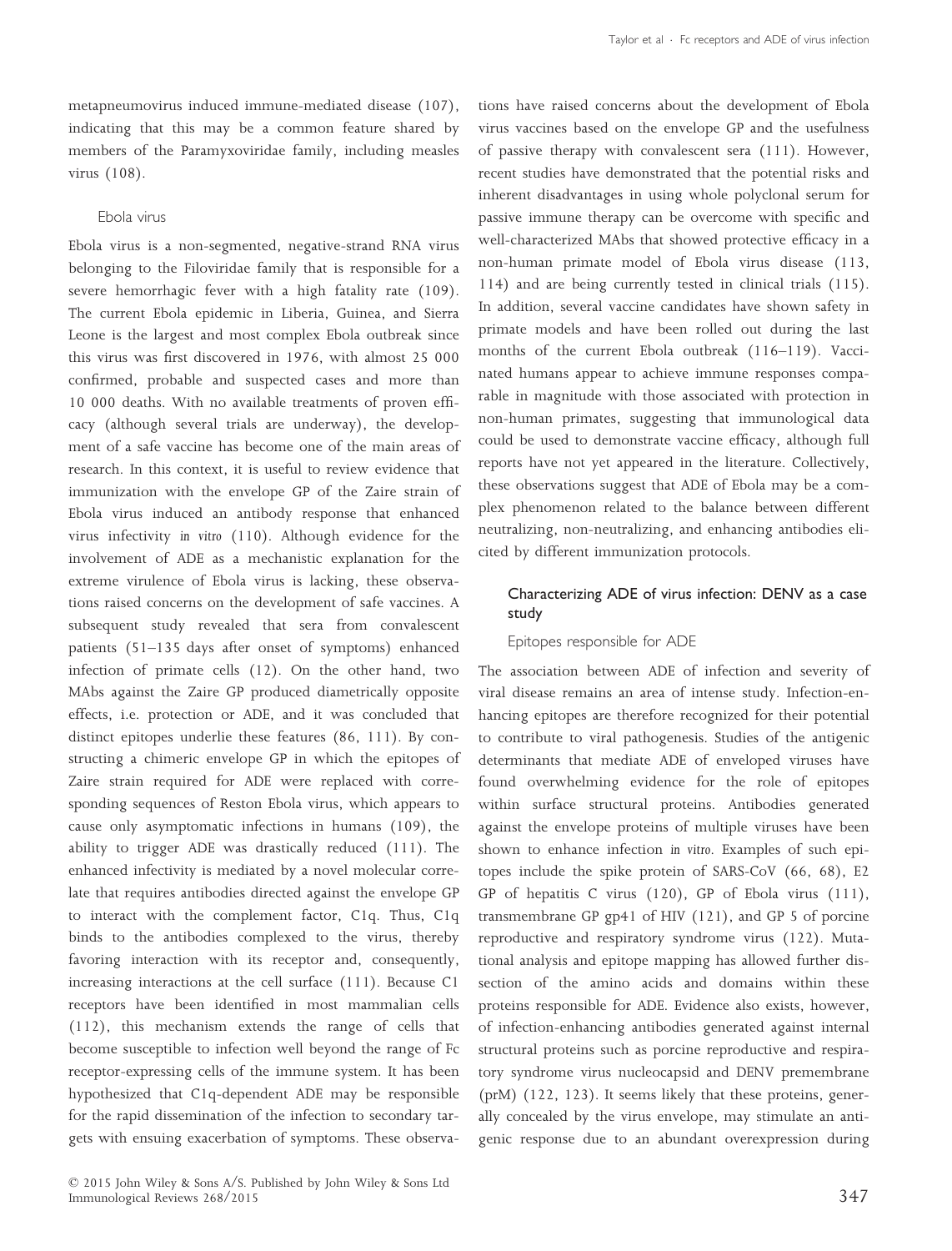natural infection or release of incomplete or immature virions from the cell. Notably also, antibodies against nonstructural protein 1 (NS1) can promote endothelial cell damage via antibody-dependent complement-mediated cytolysis, due to the high homology between NS1 of DENV and cell surface molecules on endothelium and platelets, as well as blood coagulation-related molecules (124, 125). NS1 is not expressed on the virion surface, but is detectable on the infected cell surface (126) and in serum (127). With viral serotypes, strains, and even members of the same viral genus or family able to present common epitopes during infection, the potential to generate antibodies capable of ADE-mediated infection enhancement is further increased. ADE of infection is therefore a significant obstacle to the development of effective vaccines for a number of viral pathogens. Understanding of the epitopes responsible for enhancing viral infection can therefore aid development of novel vaccination strategies, for example engineering vaccines that exclusively express neutralizing epitopes.

DENV comprises four serotypes that are antigenically cross-reactive with one another. Antibodies elicited during primary infection with one serotype, although offering lifelong protection against that serotype, can be sub-neutralizing and cause ADE upon secondary infection with other serotypes. Moreover, within a particular DENV serotype, the diversity of DENV genotypes adds further complexity to the elicited antibody response, with amino acid sequences varying by up to 6%. This is likely to be further exacerbated by the generation of quasispecies in dengue infection (128). Perhaps not surprisingly, the antibody response to DENV infection in humans is predominantly cross-reactive; many are non-neutralizing and have the potential for ADE. In addition, live attenuated DENV vaccine candidates produce a similar humoral response, dominated by serotype cross-reactive weakly neutralizing antibodies, to that seen in DENV infection (129). A safe DENV vaccine must therefore stimulate protection against all DENV serotypes at once, or else risk development of severe forms of the disease, such as DHF, in a secondary infection. Multiple studies have examined the different DENV serotype structures to aid rational design of vaccines that induce neutralizing antibodies while lowering the risk of DHF and DSS. The host-derived DENV membrane is a dynamic structure studded with multiple copies of the multidomain envelope (E) GP, in either dimeric or trimeric conformation, and membrane (M) proteins. Immature virus particles contain trimeric spikes made from heterodimers of E and prM proteins, which, during maturation undergo furin cleavage to leave the c-terminal M

transmembrane domain associated with the virus particle. Numerous studies have attempted to characterize neutralizing epitopes on DENV structural proteins, with serotypespecific MAbs against DENV E protein reportedly having enhanced neutralizing activity (130). Indeed, potential therapeutic antibodies that recognize epitopes on domain III (DIII) of the E protein have shown neutralizing activity, not only in DENV infections but also in other flaviviruses and across heterologous DENV genotypes (130–132). DIII-specific antibodies, however, are only part of a larger antibody repertoire and whether these antibodies contribute to DENV neutralization *in vivo* remains a contentious issue, only complicated by ADE. Recent studies have confirmed that highly cross-reactive antibodies with both neutralizing and enhancing activity dominate the human immune response to DENV infection (133).

Using antibody-depletion techniques, studies have attempted to identify the specific viral antigens and epitopes recognized by enhancing human antibodies after DENV infection. DENV-specific antibody sub-populations were removed from primary DENV-immune human sera and the effect on ADE examined (123). Removal of serotype crossreactive antibodies ablated enhancement of heterotypic virus infection both *in vitro* and *in vivo*, confirming that cross-reactive antibodies binding to the virion structural proteins are the main antibody component in human immune serum responsible for heterotypic DENV enhancement both in cell culture and in the ADE mouse model. Specific depletion of cross-reactive E-binding antibodies, antibodies that predominantly recognize the fusion loop region in E DII, only partially decreased the enhancement capacity of the immune sera against heterotypic serotypes, indicating that additional structural protein antibodies play a role in ADE of heterotypic DENV infections. Competition ADE studies using prMspecific Fab fragments in human immune sera indicated that both E protein fusion loop and prM-specific antibodies in primary DENV-immune sera independently contribute to enhancement of heterotypic DENV infection.

Fc $\gamma$ R-mediated ADE of infection has been shown to occur with antibodies that bind both DENV E and prM proteins (123, 134–136). Recent advances in human hybridoma technology have confirmed the enhancing effect of human anti-DENV MAbs, which in the past had largely been observed with mouse MAbs (136). These advances have allowed a better understanding of the humoral immune response to dengue virus infection in humans. Interestingly, human hybridomas could be derived from the cells of subjects infected with DENV 20 years or more prior to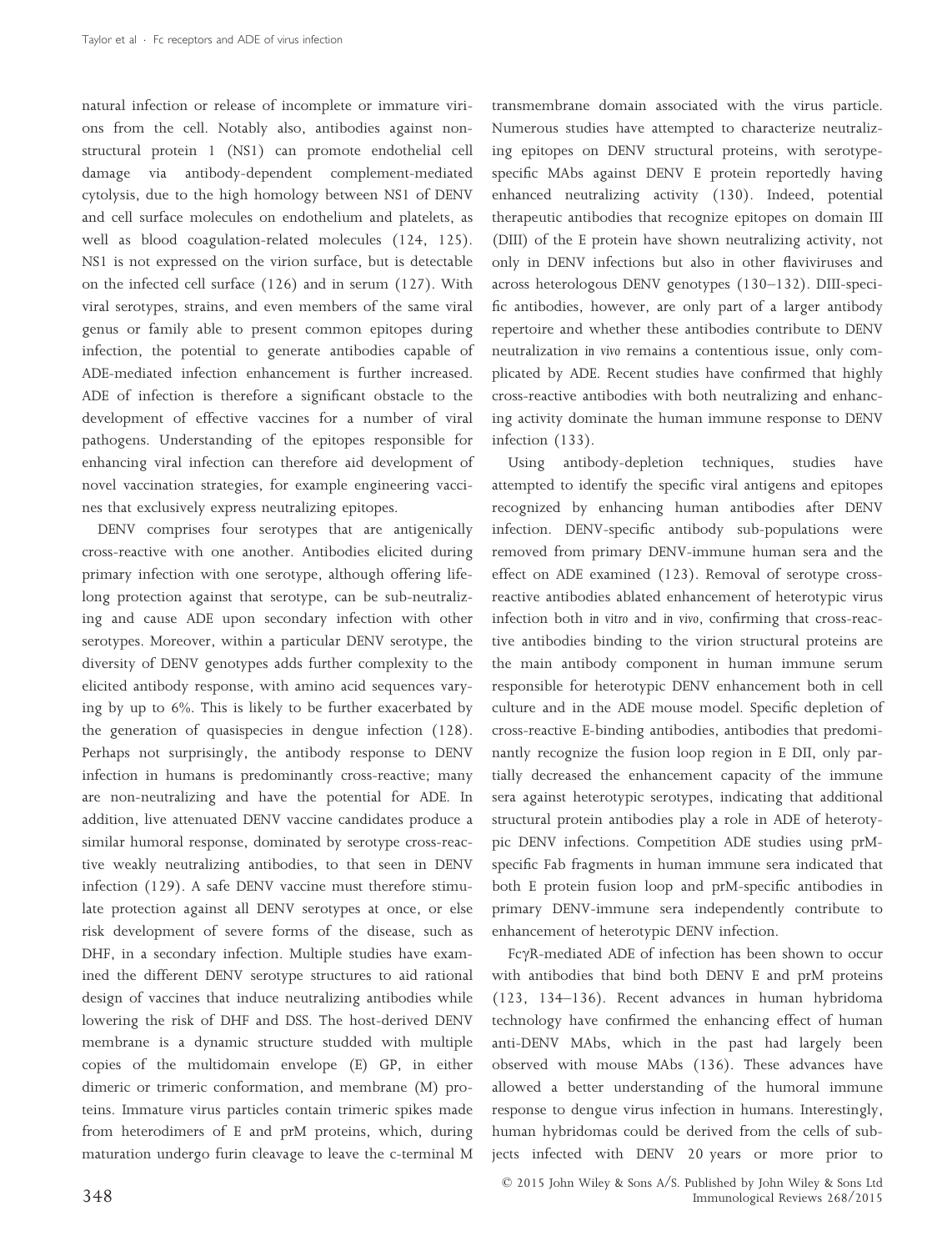collection of peripheral blood. These long-term memory B cells that predominated in the circulation were found to encode enhancing antibodies, creating the potential for ADE of DENV infection, and thus disease enhancement, for decades after the initial infection. Anti-prM antibodies have been shown to be a major component of the human serological response to DENV infection. However, most of these antibodies exhibited limited virus neutralization capacity and were highly cross-reactive among the dengue virus serotypes (135). Even at high concentrations, anti-prM was unable to fully neutralize DENV infection but potently promoted ADE in FcR-bearing cells. The inefficient cleavage of prM to M during DENV processing results in relatively high levels of immature, prM-containing virus particles released from infected cells. It is therefore likely that ADE of immature, normally non-infectious DENV particles by anti-prM antibodies facilitates efficient virus binding and cell entry into Fc receptor-expressing cells (137). Concurrently, the partial cleavage of prM in DENV exudates may reduce the density of antigen available for viral neutralization by anti-prM antibodies. Thus, anti-prM antibodies may enable infection by the otherwise inactive immature by-products of infected cells via ADE of infection, an interesting proposition, given also that prM antibody responses were shown to be significantly higher in patients with secondary DENV infection than primary infection (138). It is possible that anti-prMmediated ADE of DENV infection contributes to the severe disease pathologies associated with secondary infection. It has been suggested that in promoting an anti-prM antibody response, DENV benefits not only from immune enhancement but also as an immune evasion strategy. In addition to restoring the infectivity of non-infectious immature DENV, prM-specific antibodies have also been found to cross-react with a cryptic epitope on the E protein located to the DI/ DII junction (139). Despite being unavailable on a native, functionally folded E protein, this cryptic epitope may impede E protein or E protein subunit-based immunization strategies; such approaches may be unable to completely avoid generation of anti-prM antibodies that enhance DENV infection.

Recent studies by Luo *et al*. (140) have analyzed the antibody response to individual epitopes of DENV prM protein. Using epitope mapping and bioinformatic analysis, five epitope peptides were chosen to immunize BALB/c mice from a library of 11 overlapping prM peptides. Mice immunized with a peptide spanning amino acids 19–34 of prM protein, named pr4, produced remarkably high titers of anti-pr4 antibody, which recognized epitopes that overlapped with sera from DENV-infected patients, indicating that an antibody response against the pr4 epitope was elicited during natural DENV infection. Interestingly, anti-pr4 sera showed limited neutralizing activity but significant ADE activity toward all four DENV serotypes in Fc receptor-positive K562 cells. Similarly, a cross-reactive antibody that poorly neutralized but potently enhanced infection of the four DENV serotypes was mapped to amino acid residues 14–18 of DENV prM protein (141). Identification of such infection-enhancing epitopes will further understanding of the pathogenesis associated with ADE of infection and aid rational vaccine design.

Viral strain-specific differences in pathogenicity have also been linked with increased infectivity due to Fc $\gamma$ R-dependent ADE, as a result of variation in structural protein epitopes at the amino acid level. Investigation of Marburg virus (MARV) envelope GP from two strains of the virus, Angola and Musoke, revealed Angola GP antisera notably enhanced Angola pseudovirus infectivity, whereas Musoke GP antisera did not significantly enhance the infectivity of Angola or Musoke pseudovirus (142). The putative difference in pathogenicity between the MARV strains might therefore be partly explained by the ability to induce antibodies that enhance infectivity. Functional analysis of the Angola and Musoke GP using chimeric viruses identified that epitopes in the mucin-like region and glycine at amino acid position 547 of Angola GP were required for maximal ADE. Curiously, while altering ADE significantly, mutation of GP amino acid 547 resulted in no significant change in reactivity of Angola and Musoke GP antisera. It is therefore possible that amino acid 547 plays a downstream role in virus entry mediated through an ADE pathway yet to be elucidated.

Although there is thought to be significant overlap between the viral epitopes responsible for both neutralization and enhancement of infection, the quantitative relationship between antibody-mediated neutralization and ADE is less clear. Recent work by Pierson *et al*., using more than 100 MAbs raised against WNV and DENV, has shed light on the stoichiometry of these processes. In agreement with previous observations that ADE occurs in the presence of subneutralizing quantities of antibody, analyses of neutralization and Fc $\gamma$ R-dependent ADE suggest that these two phenomena are related by differences in the number of antibodies bound to a single virion (45). Using MAbs that bind epitopes on the E protein, an upper and lower threshold number of MAbs was shown to dictate the stoichiometry of ADE. The neutralization threshold governs the upper limit, while the minimum number of antibodies required for ADE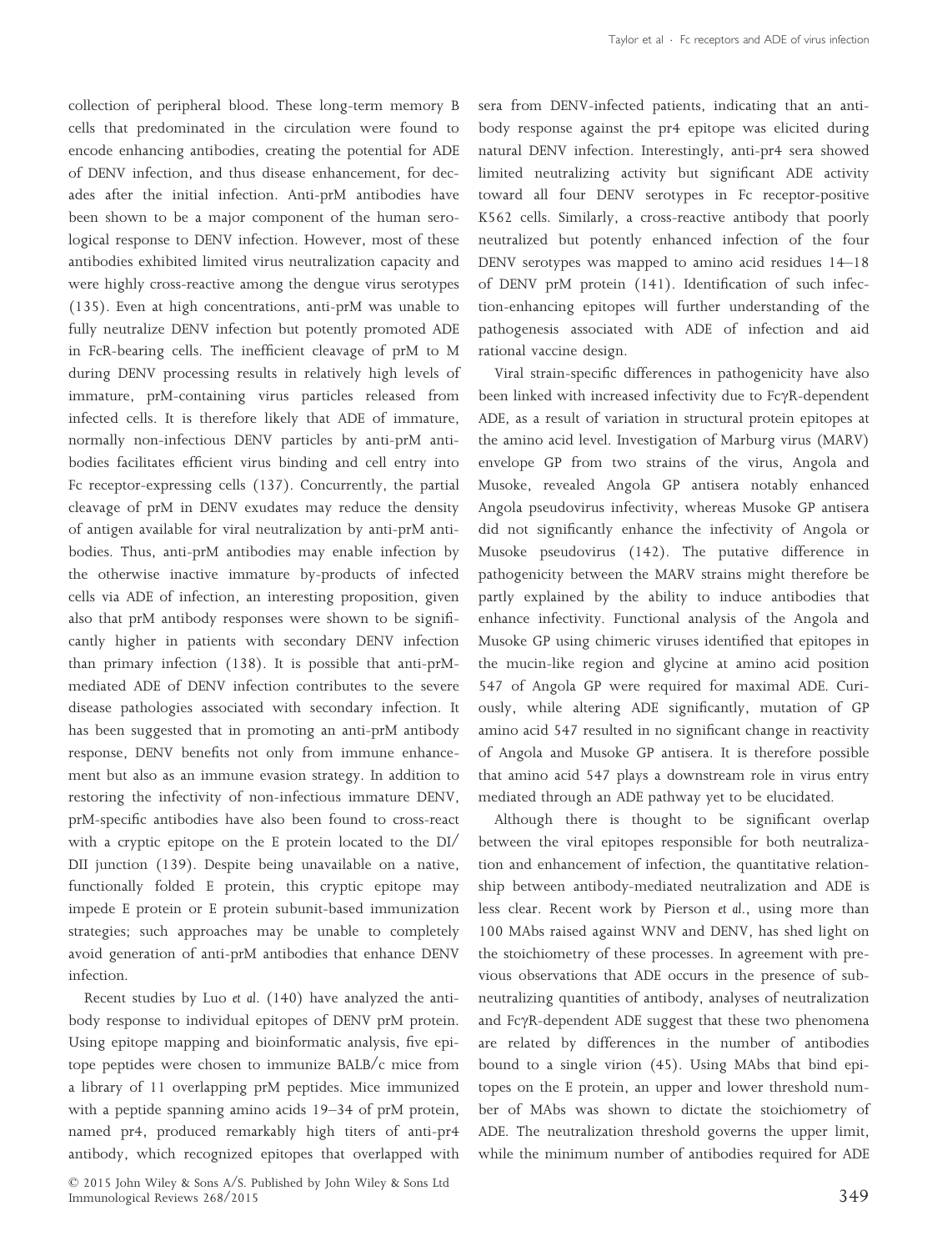was found to be approximately half the number required for neutralization. The functional activity of MAbs was further determined by the location of the epitope, the antibody affinity, and epitope accessibility. For example, antibodies that recognize poorly accessible epitopes are often incapable of neutralizing heterogeneous virions, even under saturating conditions of antibody (143).

High-resolution structural studies have further emphasized the importance of epitope availability to ADE by examining, in greater detail, the conformation and interactions of viral proteins that play a key role in binding not only antibodies but also cell receptors and potentially drugs. These studies offer comprehensive structural data with which to analyze antibody neutralization and enhancement of infection at a molecular level. Cryo-electron microscopy of mature forms of DENV has revealed marked differences in surface charge distribution and number of contacts between the envelope proteins between serotypes (144). Crystal structures of antibody–envelope protein interactions have also highlighted the molecular determinants of infection neutralization versus enhancement and the dynamic nature of certain epitopes that may influence ADE. A MAb with varying degrees of neutralizing ability between DENV serotypes and strains was found to bind the highly conserved AB loop of DIII of the E protein of three DENV serotypes (145). Interestingly, this epitope was poorly accessible in the mature virion, suggesting that significant conformational changes in the virus take place for antibody binding. It is therefore reasonable to suppose that enhancing antibodies are also capable of recognizing concealed epitopes that, upon conformational change in the virion, are exposed to allow antibody binding and subsequent ADE. Future studies such as these to understand the structural basis for ADE will help to characterize infectionenhancing epitopes, further aiding rational vaccine and drug design. Indeed, high-resolution structures can be used *in silico* to model whole virus or epitope interactions with antibodies or molecules of interest.

## Clinical data and maternal DENV-specific antibodies

During pregnancy, mothers previously or concurrently infected with DENV transmit DENV antibodies to the developing fetus via the placenta (146) and after birth via breast milk, protecting infants from homologous infection. However, levels of protective antibodies drop from 6 months after birth, disappearing by 12 months (147–150). During this period, either sub-neutralizing levels of maternal antibodies bind to the virion with a stoichiometry below the *in vivo* neutralizing threshold, or non-neutralizing maternal

antibodies may enhance infectivity, increasing disease severity. This may explain why 80% of 303 serologically confirmed DENV-infected infants in a South Vietnam study developed DHF/DSS (151).

On the other hand, a prospective, nested case–control study with 60 Filipino infants infected with DENV-3 showed no correlation between ADE activity and DENV disease severity, although it supported the initial *in vivo* protective role for high level maternally derived antibody at birth and showed the decay of those protective antibodies in infants (152). ADE activity was determined by PRNT50 (plaque reduction neutralization titration by 50%) with K562 cells and this study did not attempt to correlate severity of disease with other determinants, such as cytokine levels (153). However, in other studies, the sequence of infection over time by particular DENV strains appears to modulate disease severity (154). ADE measurements in humans should thus be interpreted bearing in mind that *in vitro* ADE activity may vary depending on virus strain and methodology. In the mouse model, infection with serotype cross-reactive, antibody-opsonized DENV in AG129 mice, which lack type 1 and II interferon (IFN) receptors, also displayed a significantly higher mortality, albeit with a lower peak serum viremia than after direct virus inoculation (155). Indeed, viremia in humans is not necessarily associated with DENV disease severity (43).

Further evidence that maternally derived antibodies can worsen disease *in vivo* was also shown in AG129 mice. Mice that were born to DENV-1-infected immune mothers and infected postnatally with DENV-2 exhibited higher levels of viremia, as well as higher levels of TNF and IL-6, correlating with vascular leakage, compared to control DENV-2-infected mice born to naive mothers (156). The correlation of high systemic levels of TNF with severity of disease was also found in other *in vivo* experimental ADE models (134, 157). In agreement, *in vitro* studies either on FcR-bearing cells, THP-1, U937 (158, 159), or human primary myeloid cells (160, 161) showed higher levels of IL-6 and TNF. Taken together, this may also reflect the involvement of these proinflammatory cytokines in the mechanism(s) of intrinsic ADE. Nevertheless, as  $Fc\gamma RIIa$  appears to be the most permissive Fc $\gamma$ R for DENV ADE in humans (162), the question of whether a mouse model without the equivalent FcyRIIa can be reliably used to infer ADE mechanisms in humans remains unclear, although transgenic murine models in which all murine Fc $\gamma$ R are replaced by unique human Fc $\gamma$ R may enable some insight into this (163). Similarly, the use of mice in which the pivotal receptors for both innate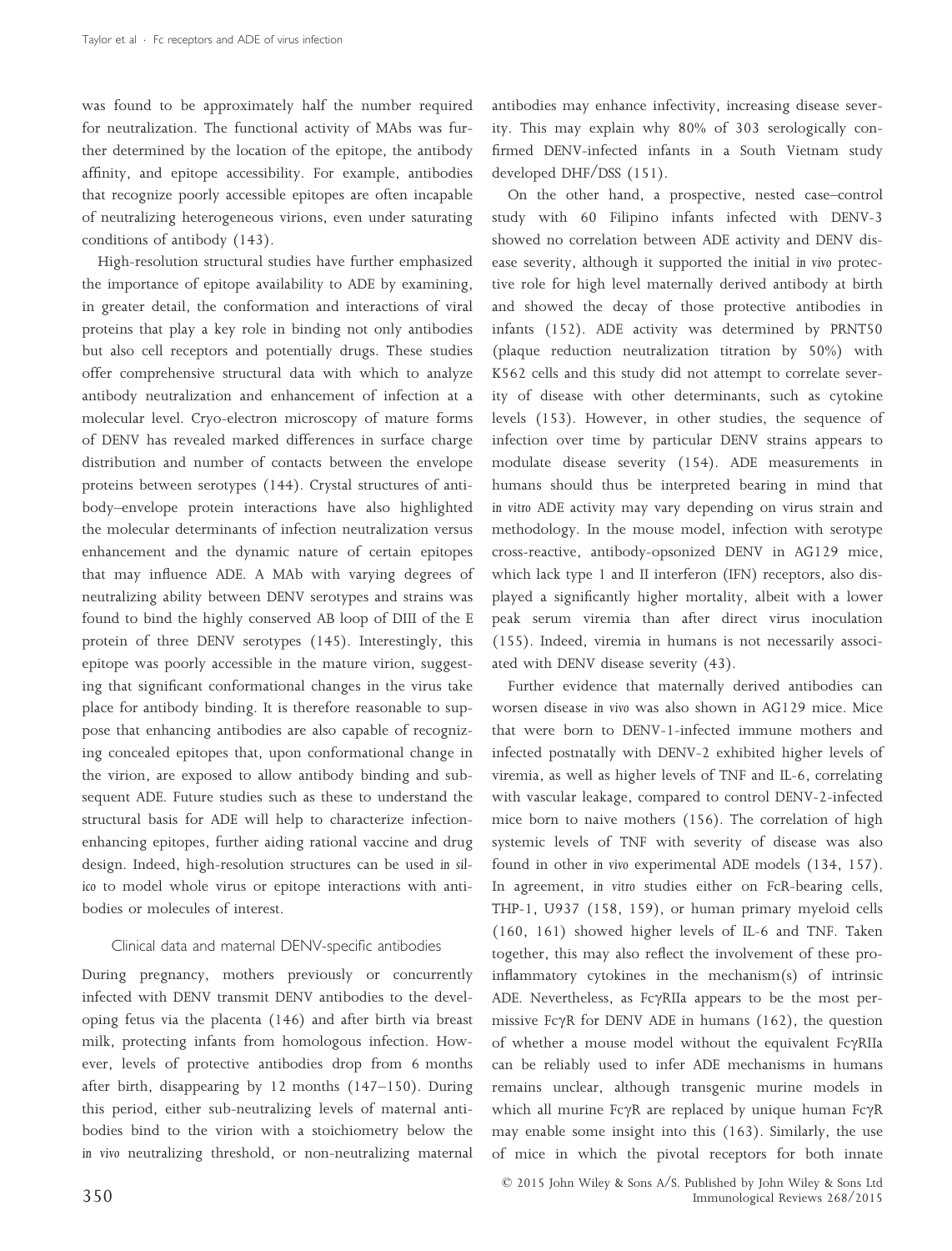cellular defense and adaptive type 1 responses are abrogated to model enhanced virus infection *in vivo* remains difficult to evaluate.

# Molecular signaling events in ADE

Recent studies of the molecular signaling events involved in the induction of ADE have begun to shed some light on the mechanism(s) that may underlie this phenomenon. In ADE, while extrinsic ADE facilitates virus binding and entry, resulting in a significant increase in the number of infected cells, intrinsic ADE subverts the antiviral state within individual infected cells, leading to more infectious virions being produced by and released from the infected cells. The high viral load due to an increased infected cell mass and ongoing conditions permissive to virus replication are thought to presage severe disease development.

The three human Fc $\gamma$ R classes comprise Fc $\gamma$ RI (CD64), Fc $\gamma$ RII (CD32), and Fc $\gamma$ RIII (CD16). Fc $\gamma$ RI is the only high-affinity receptor that can bind to monomeric IgG molecules (164). All other Fc $\gamma$ R are low-affinity receptors and therefore require multiple interactions to produce sufficiently high-avidity binding by IgG immune complexes to transduce the relevant signals. Of these, FcyRIIa and FcyRIIc are activating receptors that mostly signal via immunoreceptor tyrosine-based activation motifs (ITAMs) (165), while Fc $\gamma$ RIIb is the only known inhibitory Fc $\gamma$ R and contains an immunoreceptor tyrosine-based inhibitory motif (ITIM).

Among myeloid cells, monocytes express FcyRI and Fc $\gamma$ RIIa at high levels, whereas Fc $\gamma$ RIIb is expressed at intermediate levels. Both FcyRIIa and FcyRIIb are expressed on DCs, but Fc $\gamma$ RIIb decreases with maturity (165). The ligation of viral immune complexes by FcyR may govern ADE through the internalization pathway, with the outcome ultimately a balance of activating versus inhibitory  $Fc\gamma R$ . Pathogen opsonization results in the formation of IgG complexes that can activate low-affinity receptors. This leads to virus neutralization and/or phagocytosis/internalization. An investigation of 66 DENV patients and 37 healthy individuals showed that there was no correlation between serum  $Fc\gamma RI$ and severity of disease in DENV patients, despite increased levels in patients with and without vascular leakage compared to healthy subjects (166). Moreover, *in vitro* studies using FcyRIIb knock-in and FcyRIIb knock-down THP-1 cells showed FcyRIIb ligation of immunocomplexes inhibited Fc $\gamma$ R-mediated phagocytosis, subsequently reducing DENV ADE (167). It is of interest to note that, in model systems, on engagement of the immunocomplex  $Fc\gamma RIIb$ dissociates and is separately directed into the recycling pathway, whereas Fc $\gamma$ RIIa and its ligands undergo a degradation process via the lysosomal compartment in the cytoplasm. However, while these pathways may still operate during viral infection, this has not been confirmed (168).

As implied above, the susceptibility to DENV ADE appears to depend on the ratio of activating  $Fc\gamma RIIa$  and inhibitory Fc $\gamma$ RIIb. In a study on human primary myeloid cells where mature, but not immature, DCs supported ADE (160, 161), FcyRIIa was expressed at similar levels in mature DCs and immature DCs (161). However, mature DCs had lower levels of Fc $\gamma$ RIIb than immature DCs (165). Interestingly, immature DCs are permissive for DENV infection due to expression of DC-SIGN, the DENV viral receptor, which is found at lower levels on mature DCs. FcyRIIb-deficient DCs also exhibit an improved capacity for antigen presentation to CD8<sup>+</sup> T cells, compared with wildtype DCs (169), indicating effective antigen uptake of FcyRIIa-ligated immunocomplexes. The ratio of activating  $Fc\gamma RII$ a and inhibitory Fc $\gamma$ RII in favor of one or the other may explain the different ADE profiles of mature and immature DCs and may ultimately reflect a capacity to enable ADE and/or the probability of its occurrence.

Although the ligation occurs on the extracellular component of FcyR, the key element determining the behavior of FcyR isoforms is located in the cytoplasmic domain. The crucial role of the Fc $\gamma$ R cytoplasmic tail was elegantly demonstrated by genetically exchanging ITAM and ITIM (activating/inhibitory) motifs. Notwithstanding the functionally intact extracellular component, the FcyRIIa-ITIM significantly inhibited ADE, while the FcyRIIb-ITAM restored ADE to wildtype levels (68, 162). Consistent with this, ITAM mutations or removal of sequences between the two tyrosines of the ITAM motif eliminate the ability of FcyRIIa to mediate ADE on K562 cells (170).

## Antiviral responses under normal conditions

As mentioned above, the hallmark of ADE, especially *in vitro*, is increased infectivity or viral load. Under normal conditions, there are several intracellular RNA sensors, including endosomal Toll-like receptor (TLR)-3 and TLR-7/8, which recognize double-stranded RNA (dsRNA) and single-stranded RNA, respectively (171–174) (*Fig. 1*). Viral RNAs that escape the endosomes are likely to be recognized by TLR-independent pathway components, such as retinoic acid-inducible gene 1 (RIG-1) and melanoma differentiation-associated gene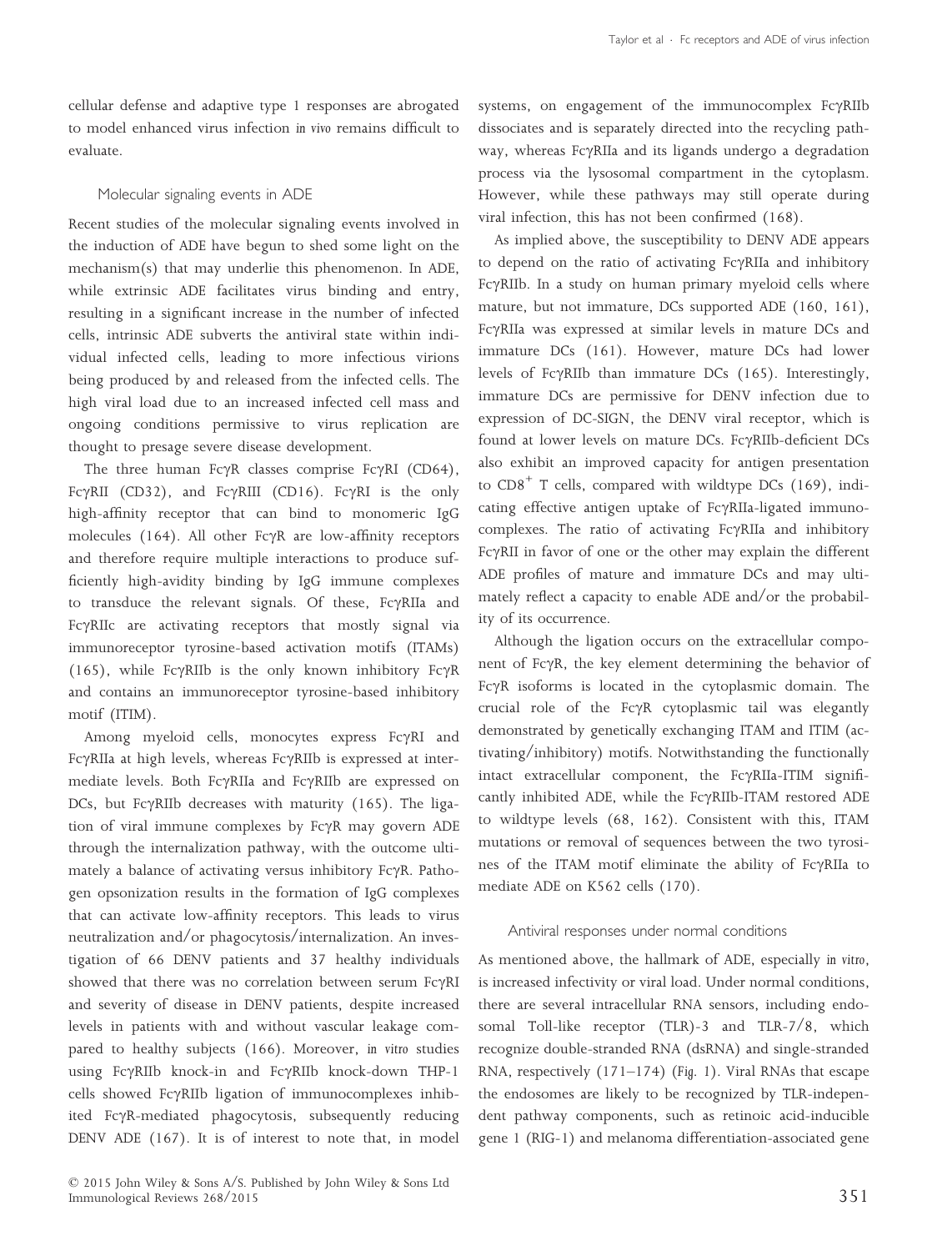

Fig. 1. Antiviral responses under normal conditions. The TLR-dependent, RIG-1/MDA5 and TLR-independent pathways induce IFN- $\alpha/\beta$ production and the expression of ISG (interferon-stimulated gene) to tailor the innate anti-viral response to DENV infection. dsRNA, double--<br>stranded RNA; 5′-pppRNA, 5′ triphosphate single-stranded RNA; STING, stimulator of IFN genes; MAVS, mitochondrial antiviral signaling; TRIF, TIR-domain-containing adapter-inducing interferon-b; TRAF, TNF receptor-associated factor; IKK, inhibitor of nuclear factor kappa-B kinase; JAK/ STAT, janus kinase/signal transducer and activator of transcription; IRF, interferon regulatory factor.

5 (MDA-5) (175). Recognition of dsRNA by RIG-I/MDA-5 or TLR-3 is cell type-dependent. Thus, RNA virus infection of conventional DCs or macrophages isolated from RIG-1- and MDA5-deficient mice fails to induce IFN, whereas IFN production is still observed in plasmacytoid DC (176). Upregulation of these RNA sensors has been reported following DENV infection in monocytic THP-1 (177), HUH-7 (human hepatoma-derived cell line) (175), and primary DCs (173, 174) (*Fig. 1*).

Most TLRs activate nuclear translocation of the transcription factor NF-KB via the MyD88-dependent pathway to produce pro-inflammatory cytokines. Only TLR3 acts independently of MyD88 via TRIF, activating IRF-3, to induce IFN- $\beta$  (178, 179). Although RIG-I and MDA-5 recognize different ligands, they share common signaling features with the TLR-dependent pathway. Recognition of dsRNA results in their recruitment by the adapter protein interferon- $\beta$  promoter stimulator 1 (IPS-1) to the mitochondrial outer membrane and consequent activation of several transcription factors, including IRF-3, IRF-7, and NF- $\kappa$ B (180) via TRAF family member-associated NF-KB activator (TANK)-binding kinase 1 (TBK1), leading to expression of type I IFNs and various cytokines (181). The newly synthesized IFN, in its turn, via the JAK/STAT pathway, strongly induces antiviral nitric oxide (NO) by upregulating IRF-1 expression. However, RIG-I/MDA5 downstream signaling can be inhibited by DENV NS2B/3, which cleaves STING (stimulator of IFN genes) in humans and disrupts IFN production (182, 183) (Fig. 1). Moreover, IL-1 $\beta$  and IL-18 are also produced by the cleavage of pro-IL-1 and activation of the inflammasome, respectively, upon engagement of the virion with the C-type lectin family 5 member A (CLEC5A) surface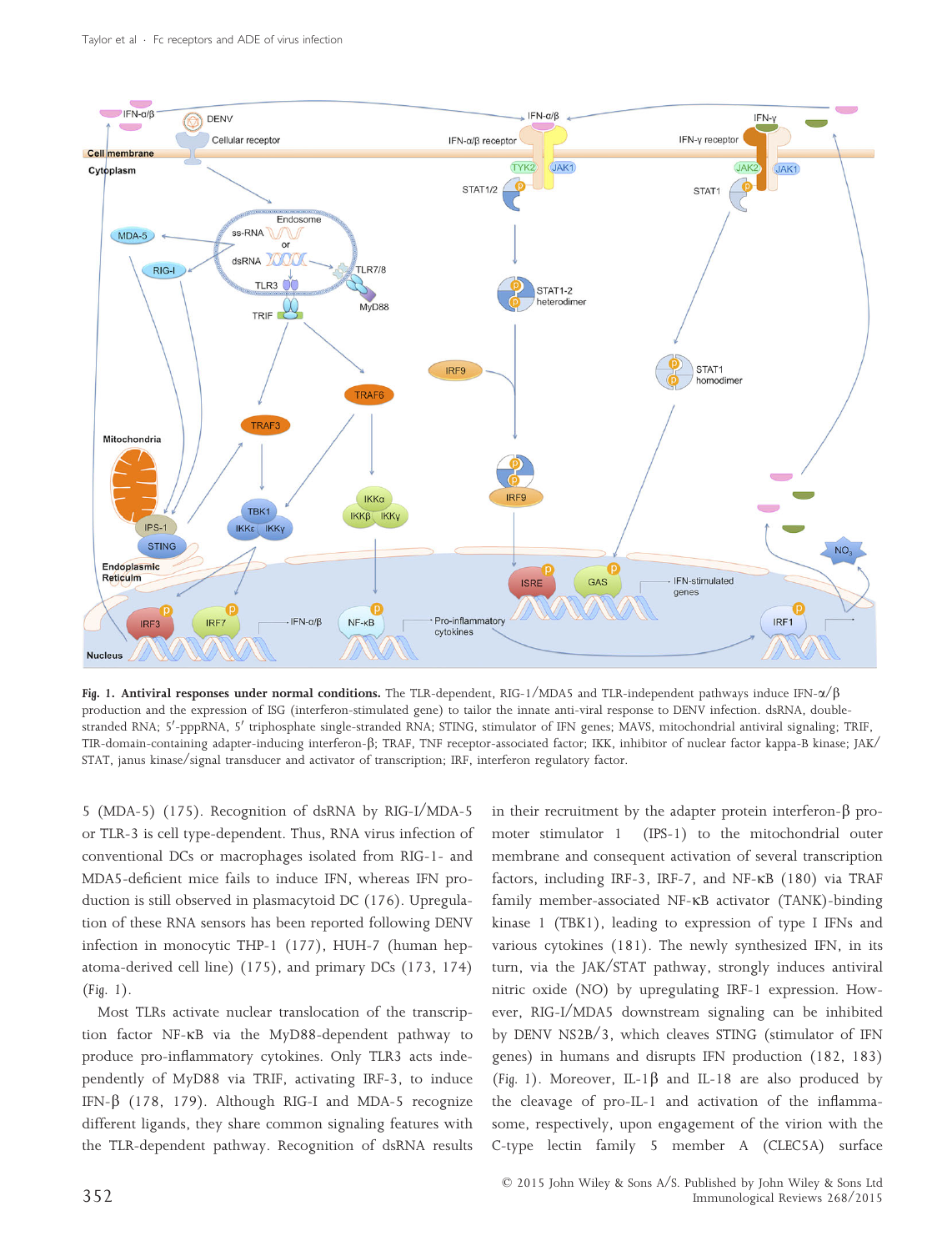molecule on the macrophage (184). Recently, IL-18 produced by CD16<sup>+</sup> monocytes *in vitro* has been shown to regulate the antiviral response of primary  $\gamma\delta$  T cells against DENV infection. Co-culture of CD16<sup>+</sup> monocytes and  $\gamma\delta$  T cells or addition of IL-18 to  $\gamma\delta$  T cell cultures increases their IFN- $\gamma$  production and their lysis of autologous DENV-infected DCs (185).

Surprisingly, although these cytokines contribute to immune cell recruitment to the site of infection and promote antiviral responses (186), blockade of CLEC5A/DENV interaction *in vivo* improved survival rate by 50% in a lethal challenge in STAT-1-deficient mice (187). However, improved survival may be attributed to the deficiency of the IFN- $\gamma$  signaling pathway and was also shown in IFN- $\gamma$ R-deficient mice (188). Together, the TLR-dependent RIG-1/ MDA5 and TLR-independent pathways induce various proinflammatory cytokines including IL-12, IFN- $\alpha$ / $\beta$ , and IL-8 to tailor the innate antiviral response and are active in the defense of various cells against DENV infection, but their regulation is also intimately linked to the activation of  $Fc\gamma R$  $(189-191)$ .

## Antiviral responses during ADE

After the ligation of immunocomplexes to  $Fc\gamma RIIa$ , internalized FcyRIIa-immunocomplex enters the endosomal compartment, where the low affinity of FcyRIIa facilitates release of the immunocomplex. By an unknown pathway, the ligation or dissociation of FcyRIIa-immunocomplex alters the innate response from antiviral to immune-suppressive, inducing IL-6, TNF, and IL-10, and suppressing the expression of type I IFN. Several possibilities may explain this intrinsic ADE. Firstly, ADE may sabotage the TLR-independent antiviral pathway by downregulating RIG-I and MDA5 expression and promoting dihydroxyacetone kinase (DAK) and autophagy-related 5/12 protein (Atg5/12) production (*Fig. 2A*). This inverse relationship between RIG-1/MDA5 and DAK was observed in THP-1 (192) but not monocytederived-macrophages (158, 193). Secondly, ligation of FcyR-immunocomplex can modulate cytokine production. Upregulated TNF, IL-6, and IL-10 have been reported (153, 194–198) in several human investigations on DENV infection (160, 161). Intriguingly, IL-10 has recently been considered to be a reliable biomarker for predicting clinical severity (197, 199). Although data for Fc $\gamma$ R-mediated cytokine responses in the context of DENV ADE are variable (200, 201), increased TNF and IL-6 production has consistently been shown in monocytes, macrophages, and DCs upon exposure to immunocomplexes (161). Differences between studies may be attributed to antibody differences. Certainly, virus-specific memory B cell-derived MAb isolated using recombinant antigen may exclude some potentially neutralizing antibodies that do not bind to conformational epitopes *in vitro*. On the other hand, neutralizing antibodies at sub-neutralizing concentrations might also induce ADE.

In FcR-bearing cells, Fc $\gamma$ R-mediated cytokine production is determined by the ratio of activating and inhibitory FcyRs. Thus, simultaneous stimulation of both activating and inhibitory  $Fc\gamma Rs$  may not induce significant cytokine production without the synergizing contribution of an additional signal, e.g. from TLRs (202–205). Indeed, cytokine production is likely to be due to cross-talk of TLR3 and TLR7/8 with Fc $\gamma$ RIIa (206), as reported for the ligation of IgG-opsonized bacteria (207). A study using DENV ADE in THP-1 cells showed an inverse relationship between the expression of TLR3, 4, and 7 expression and that of sterilealpha and Armadillo motif-containing protein (SARM) and TANK (177). Upregulation of SARM and TANK led to downregulation of TLR signaling molecules, most significantly those using NF-KB signaling (*Fig. 2A*). Although TANK has been implicated in positive regulation of IRF3, as well as NF-KB, it was recently shown to negatively regulate the activity of TLR signaling by directly binding to TRAF6, inhibiting TRAF6 ubiquitylation, and leading to the inhibition of NF- $\kappa$ B activity (179, 208, 209). The inhibition of NF-KB results in a reduction in IFN- $\alpha/\beta$ , as well as IRF-1 expression, and undermines the production of NO induced via the JAK/STAT pathway. In contrast to TNF and IL-6, which are higher in ADE of DENV, production of NO in THP-1 cells was significantly reduced (158, 192). Lower serum NO levels were also observed in DHF patients who had higher NS1 levels during the acute febrile phase, compared with patients with mild dengue fever (210), suggesting that DENV can suppress NO. However, the data on NO in DENV infection are conflicting. Nitric oxide synthase 2 (NOS2) expression was substantially induced in activated monocytes in a significant number of dengue patients, and in DENV-1-infected monocytes, high NOS2 expression was associated with reduced DENV antigen expression *in vitro* (211). In animal models,  $N_{0.052}^{-/-}$  mice inoculated intraperitoneally with mouse-adapted DEN-3 showed 100% mortality compared to wildtype controls (212), suggesting that the presence of NO may help to control DENV.

NO may also be involved in immunopathogenesis. For example, the <sup>L</sup>-arginine-NO pathway in platelets was activated in DHF patients and this was argued to contribute to the bleeding diathesis seen in these patients (213). In line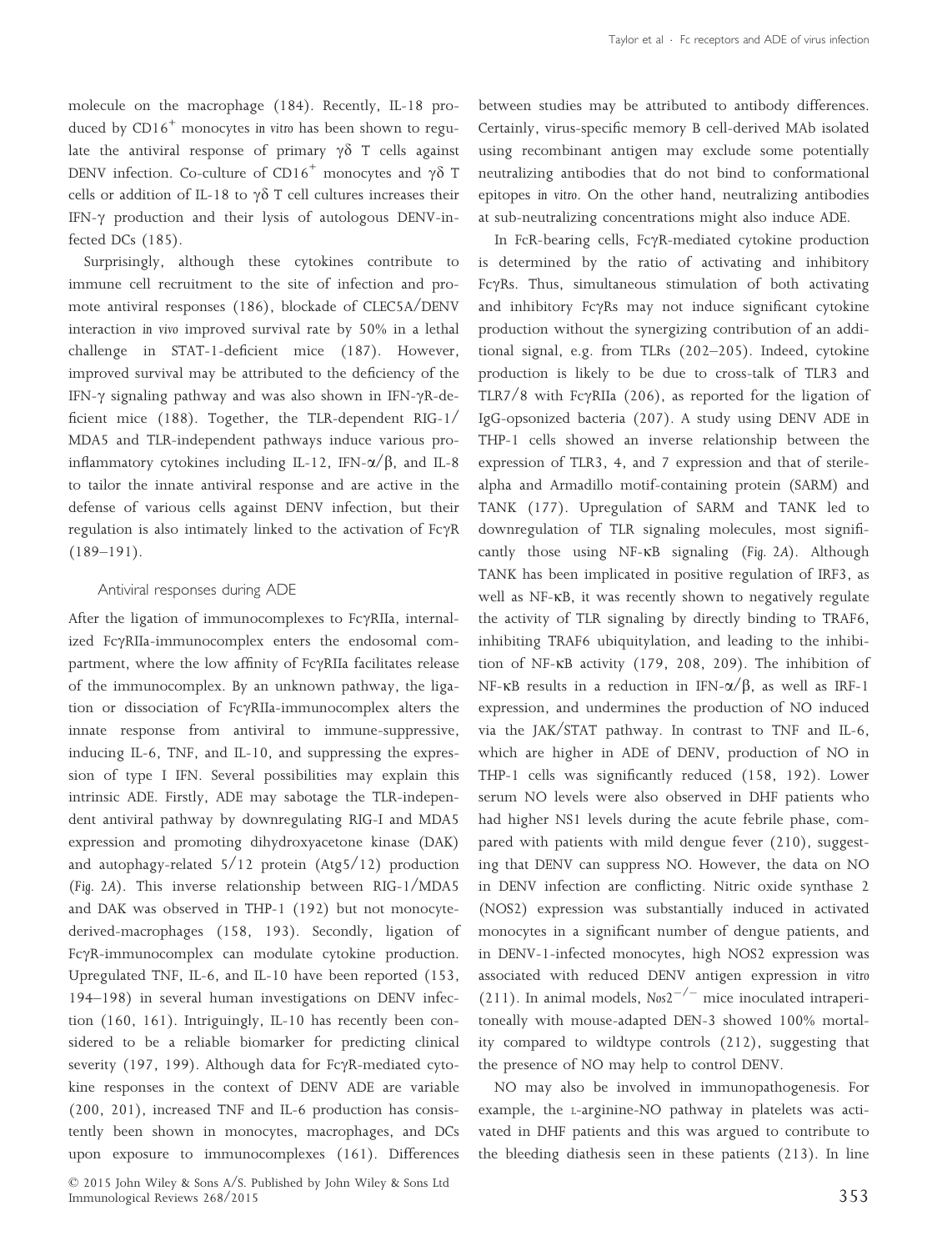

Fig. 2. Dengue virus subversion of host innate immune responses during ADE can occur via three pathways. (A) Infectious DENV-subneutralizing antibody complexes internalized via phagocytic FcyRIIa pathway is uncoated within the endosome, where viral RNA is recognized by TLR. FcyR synergize with TLR to orchestrate the induction of cytokines: promoting DAK (dihydroxy acetone kinase), Atg5/12 (autophagy-related 5/12 protein), SARM (Sterile-alpha and Armadillo motif-containing protein), and TANK (TRAF family member-associated nuclear factor kappa-B activator), down-regulating RIG-I and MDA5 expression, sabotaging the TLR-independent antiviral pathway, subsequently suppressing production of type I IFNs. (B) Co-ligation of FcyR and LILRB1 (leukocyte immunoglobulin-like receptor-B1) to DENV-immune complexes and the DENV virion, respectively, inhibits the activation of Syk and abrogate the expression of ISGs. (C) Ligation of FcyR to immune complexes also induces upregulation of IL-10 via Syk (spleen tyrosine kinase-mediated PI3K/PKB (phosphoinositide 3 kinase) activation. The activation of IL-10 as well as IL-6 triggers SOCS (suppressor of cytokine signaling) pathway, inhibiting the JAK/STAT signaling pathway, decreasing pro-inflammatory cytokine production. ITIM, immunoreceptor tyrosine-based inhibitory motif; ITAM, immunoreceptor tyrosine-based activation motif; SHP-1, Src homology 2-containing protein tyrosine phosphatase-1; PKB, protein kinase B; GSK-3 $\beta$ , glycogen synthase kinase; CREB, cyclic adenosine monophosphate response element-binding; Tyk, tyrosine kinase.

with this study, a prospective longitudinal adult study with 99 patients (11 DHF, 63 non-DHF and 25 other febrile illnesses) showed that NO levels correlated with the development of DHF (214). This notion is supported by another study in a DEN-3 intracranial mouse model where *Nos2/* mice showed 100% survival, compared to the >80% mortality seen in wildtype mice (215). Thus, while NO evidently plays a role in virus control, it may also be responsible for lethality if it reaches neurotoxic levels in the brain. The discrepancy between the two studies on  $N \omega^{2^{-/ -}}$  mice with DEN-3 is likely explained by differences in virus strains used. In the mouse-adapted model, the virus replicates

effectively in the brain causing death in infected cells. Here, NOS2 may reduce neurovirulence by helping to control virus spread. Elevated NOS2 not only has an antiviral role in murine models of other neurotropic flaviviruses (216, 217) but also has a demonstrable immunopathological role (218).

Under ADE conditions, suppressor of cytokine signaling 3 upregulation appears to be responsible for inhibiting the JAK/STAT pathway in monocyte-derived macrophages, with increased IL-6 expression (193) and, in THP-1 cells, high levels of IL-10 (192) (*Fig. 2C*). This DENV ADE-induced IL-10 production was shown to be controlled by the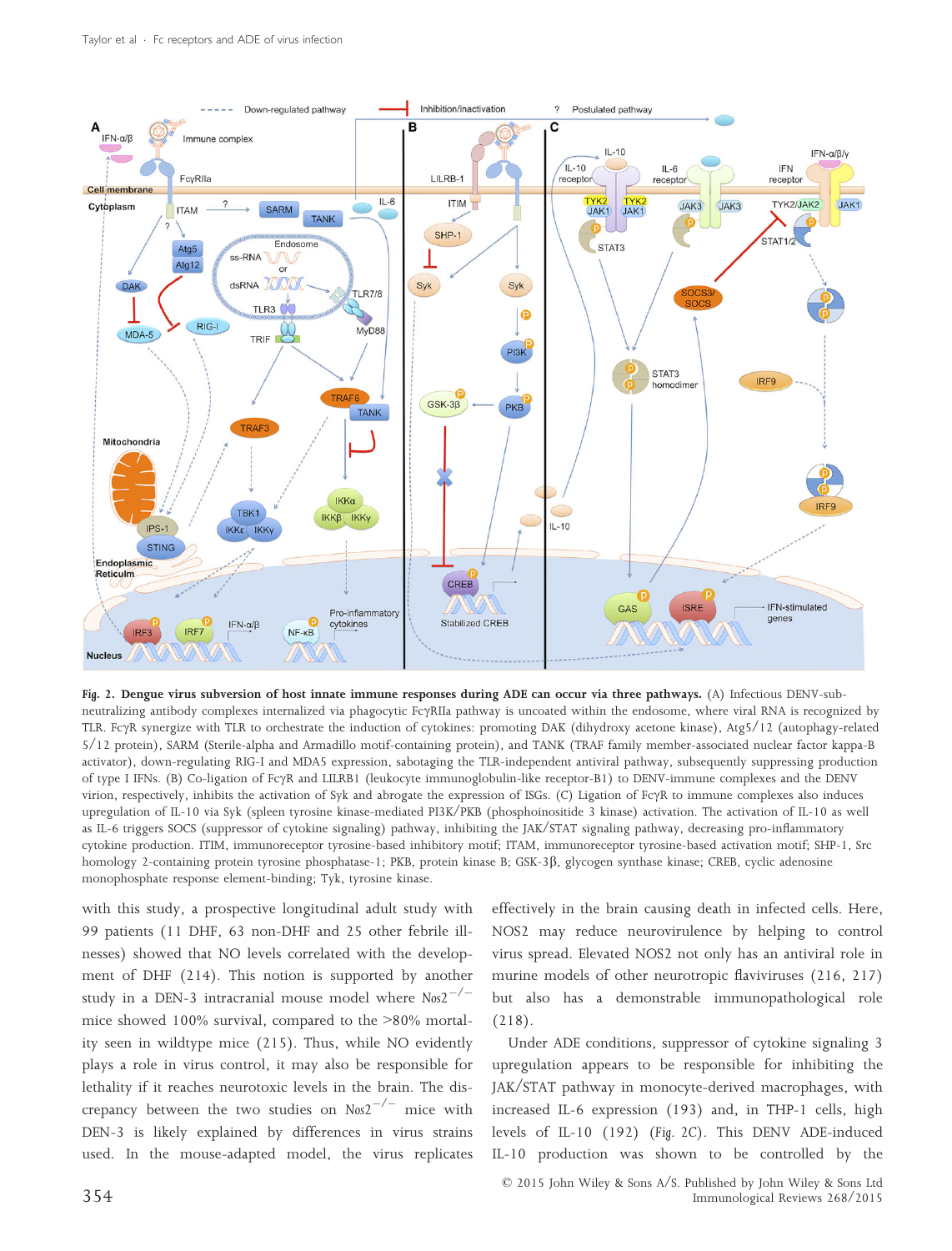activation of cyclic adenosine monophosphate response element binding (CREB) and was achieved mainly through the phosphoinositide 3-kinase (PI3K)/PKB pathway with protein kinase A activation (*Fig. 2B*). Upstream of these signaling events, ligation of  $FcYRIIa-immunocomplex$  or engagement of CLEC5 with the virion partly induces spleen tyrosine kinase (Syk)-mediated PI3K/PKB activation. The activation of PI3K/PKB then phosphorylates and inactivates glycogen synthase kinase (GSK)-3b (*Fig. 2B*). GSK-3b, an important regulator for IL-10 production following TLR signaling (219, 220), once inactivated, cannot downregulate CREB, which is stabilized by active PI3K/PKB, resulting in the observed high levels of IL-10 (221).

However, the activation of Syk via the ITAM intracellular domain of FcyRIIa also induces expression of type I IFNstimulated genes (ISG) in an IFN-independent manner (222). Thus, it is not clear how DENV-immunocomplex facilitates ADE, as the ligation of  $Fc\gamma R$  to the immunocomplex enhances the production of ISG, many of which have been identified as efficient antiviral factors against DENV, as well as WNV (223, 224).

Of note, Syk activation through FcyRIIa signaling cascades appears to be tightly regulated to prevent exaggerated inflammatory responses to the few immune complexes containing harmless antigens that may be present in the circulation at any time. Regulation is accomplished by the balance between activating ITAM and inhibitory ITIM signaling. Indeed, absence of inhibitory ITIM signaling is associated with autoimmune disease (225–227). Both the inhibitory and activating signals via immunoreceptor pathways involve activation of Src family kinases following the engagement of Fc $\gamma$ R by immunocomplex. However, the activating signals utilize the activation of Src for activating Syk, while the activation of Src in the inhibitory signaling pathway leads to recruitment of either inositol phosphatase SHIP (Src homology 2-containing inositol polyphosphate 5-phosphatase) or the tyrosine phosphatase SHP-1 (Src homology 2-containing protein tyrosine phosphatase-1), which subsequently dampens downstream signaling responses by dephosphorylating Syk (228). In this context, DENV-immunocomplexes may exploit inhibitory ITIM signaling to subvert the expression of ISG. As mentioned previously, Fc $\gamma$ RIIb is one of most common ITIM-containing transmembrane proteins on myeloid cells. However, DENV-immunocomplex failed to bind to FcyRIIb at sub-neutralizing levels of antibody to establish ADE (229). Additionally, ligation of DENV-immunocomplex by Fc $\gamma$ RIIb was only achieved at high concentrations of antibody and did not induce ADE (162, 229). A recent study,

which exploited differences in inducing ADE between subclones of THP-1 cells, found that the binding of leukocyte immunoglobulin-like receptor-B1 (LILRB1) to the DENV virion may inhibit the activation of Syk and abrogate the expression of ISG (230) (*Fig. 2B*). LILRB1 is an ITIM-containing transmembrane protein, expressed on T cells, NK cells, and B cells but primarily on myeloid cells (231). The inhibitory effect of LILRB1 has also been shown in the monocytic lineage in various diseases (232–235). Following receptor engagement, Src family protein tyrosine kinases phosphorylate the tyrosine residue on the ITIM, which recruits either inositol phosphatase SHIP or SHP-1. At this stage, SHP-1 is activated by phosphorylation, then dephosphorylates and inactivates Syk (227, 230). Thus, ligation of DENV-immunocomplexes by Fc $\gamma$ RIIa and the binding of LILRB1 to the DENV virion can synergistically induce intrinsic ADE in THP-1 cells. On the surface of it, these pathways controlled by Syk appear to be in conflict. Thus, it is not clear whether the inhibition of Syk by LILRB-1 may lead to a reduction in IL-10 production under ADE conditions, but this may involve a temporal balance of inhibition and activation of Syk yet to be elucidated. If so, based on data from patients with severe DENV infection (197, 199), this balance is presumably tuned in favor of excessive IL-10 production.

# Targeting Fc receptors with intravenous immunoglobulin infusion: a possible therapeutic avenue for treatment of viral diseases

Intravenous immunoglobulin (IVIG) is a blood product consisting of pooled IgG fractions obtained from approximately 3000 to 60 000 plasma specimens from blood donors (236). Since its discovery 60 years ago, IVIG has conventionally been used as therapeutic treatment for immunocompromised individuals suffering from immune deficiency disease such as hypogammaglobulinemia (237). Immunocompromised individuals are highly susceptible to pathogen infections; hence, infusion of well-processed IVIG preparations that have undergone virus inactivation, depletion of blood coagulation factors, and IgG aggregates is crucial to enable protection against pathogens and avoid any deleterious effects that could be elicited by the infusion (236). To date, despite the efficacy of IVIG treatment in several autoimmune and inflammatory diseases, the mechanism of IVIG remains ill-defined (238). Currently, the possible mechanisms underlying IVIG efficacy mainly revolve around its ability to shape the immune response (236, 239). One possible mechanism is that infusion of high-dose IVIG prevents FcyR activation through saturated binding of these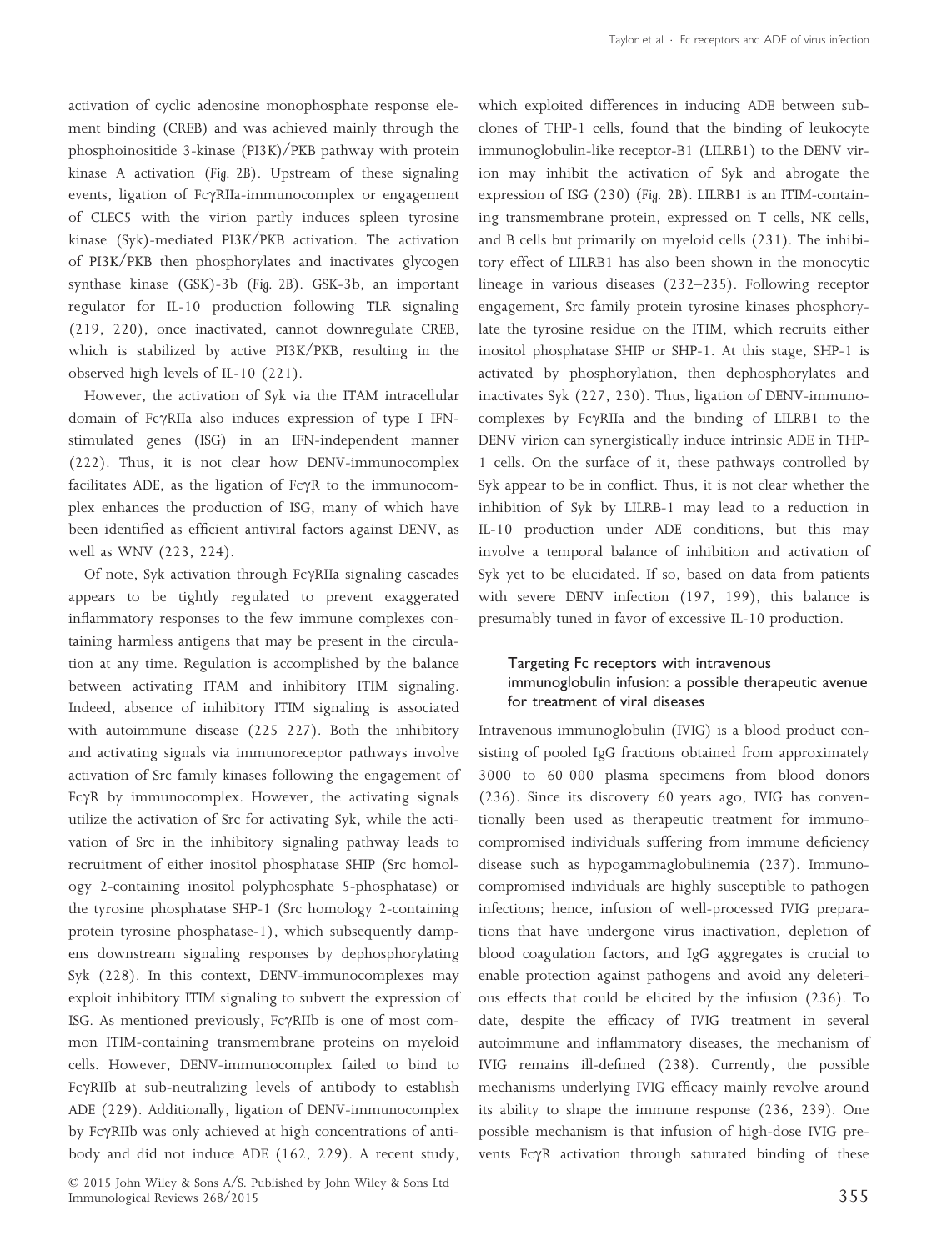receptors with infused IgG, as well as increasing expression of inhibitory Fc $\gamma$ RIIb (236, 240). The immunomodulation of infused IgG stems from the interaction between Fc or variable domains of IgG and Fc $\gamma$ R (241, 242). In the earlier section of this review, we discussed the pathogenic impact of sub-neutralizing antibody interaction with Fc receptors during viral invasion in causing ADE. Here, we assess the possible therapeutic role of IVIG infusion during some of the world's most prevalent arthropod-transmitted virus infections and the possible complications that may arise from this treatment in the presence of ADE infection.

### Flaviviruses: WNV and DENV

High-dose IVIG is most commonly used during treatment of WNV encephalitis among all the arthropod-borne diseases. The potential of IVIG infusion in ameliorating WNV encephalitis has been reported both experimentally and clinically. In the earliest studies conducted by Engle and Diamond, passive transfer of serum from mice that survived primary WNV infection into WT mice prevented morbidity and mortality in subsequent WNV infection. Although passive transfer of the immune sera failed to prevent mortality in immune-compromised B cell-deficient  $(\mu MT)$  mice, these mice survived for a longer period of time (range between 30 and 50 days) post infection, compared to the typical 10-day survival in control mice (243). Subsequent work in a murine model of lethal WNV encephalitis demonstrated an increased survival rate following IVIG administration, particularly with IVIG derived from donors from a WNV endemic region – Israel – which are likely to contain anti-WNV antibodies (244). Indeed, the presence of anti-WNV antibodies in IVIG preparations collected from US donors protected mice from lethal dose of WNV (245). Recently, Srivastava *et al*. (246) shed insight into the mechanism underlying IVIG efficacy in animal models, identifying that IVIG preparations containing antibodies against WNV are capable of dampening inflammatory monocyte  $(Ly6c^{high}$  $CD11b<sup>+</sup>$ ) infiltration into the central nervous system, hence limiting the extent of inflammation and prolonging survival in a WNV mouse model. Consistent with this, recent studies by Getts *et al*. (247) demonstrated that therapeutic modulation of inflammatory monocyte immigration into the CNS using immune-modifying microparticles significantly increased survival in a WNV mouse model. In addition to the success of IVIG treatment observed in animal studies, growing evidence pinpointing the therapeutic potential of IVIG has been reported in the clinical context. Infusion of IVIG preparations containing high titers of anti-WNV antibodies prevented the development of neuroinvasive WNV disease in a patient who contracted WNV infection through a liver transplant obtained from an infected individual (248). The rapid efficacy of passive immunoprophylaxis with IVIG was further evidenced in a clinical study performed by Shimoni *et al*. (249), in which 12 WNV patients exhibiting neuroinvasive signs were given IVIG administration. Although 25% of this cohort died of neurological complications, 75% either partially or completely recovered, with 4 out of the 12 patients experiencing a rapid improvement in clinical condition as early as 48 h post IVIG treatment, suggesting a potential for IVIG infusion to treat lethal cases of WNV neuroinvasive disease.

Despite the efficacy of IVIG in treating WNV infections, the effects of IVIG treatment in DENV infection are controversial. Severe forms of DENV infection give rise to potentially lethal severe thrombocytopenia and shock syndrome (250). IVIG is widely used as treatment for immunothrombocytopenia and gives positive medical outcomes (251, 252). During the DHF outbreak in Brazil in 2002, five clinically diagnosed DHF patients were given high doses of IVIG. The rapid reduction in bleeding diathesis and immediate recovery of platelet count in these patients suggested IVIG had potential in treating DHF (253). Furthermore, a clinical study, in which intravenous anti-D (Rh0D IgG) immune globulin was administered in children and adult patient cohorts with secondary DENV infection resulted in increased platelet counts in the children that had exhibited severe thrombocytopenic purpura (254). However, a randomized, controlled clinical study reported opposite results. In 31 patients with acute secondary DENV infection, randomized into high-dose IVIG-treated and untreated groups, despite early administration of IVIG, neither improvement of thrombocytopenia nor adverse side effects were observed (255). Moreover, recently, an animal study in an immunocompetent mouse model of secondary DENV infection demonstrated that increased mortality, exacerbated disease severity, and elevated virus replication were observed in IVIG-treated mice in a dose-dependent manner. Further examination revealed sub-neutralizing titers of anti-DENV antibodies recovered from serum of IVIG-treated mice as a contributing factor to the deleterious outcome (256). Further experimental and clinical studies are warranted to examine the exact effects of IVIG on DENV infections, and the possible adverse effects of IVIG on DENV ADE infections.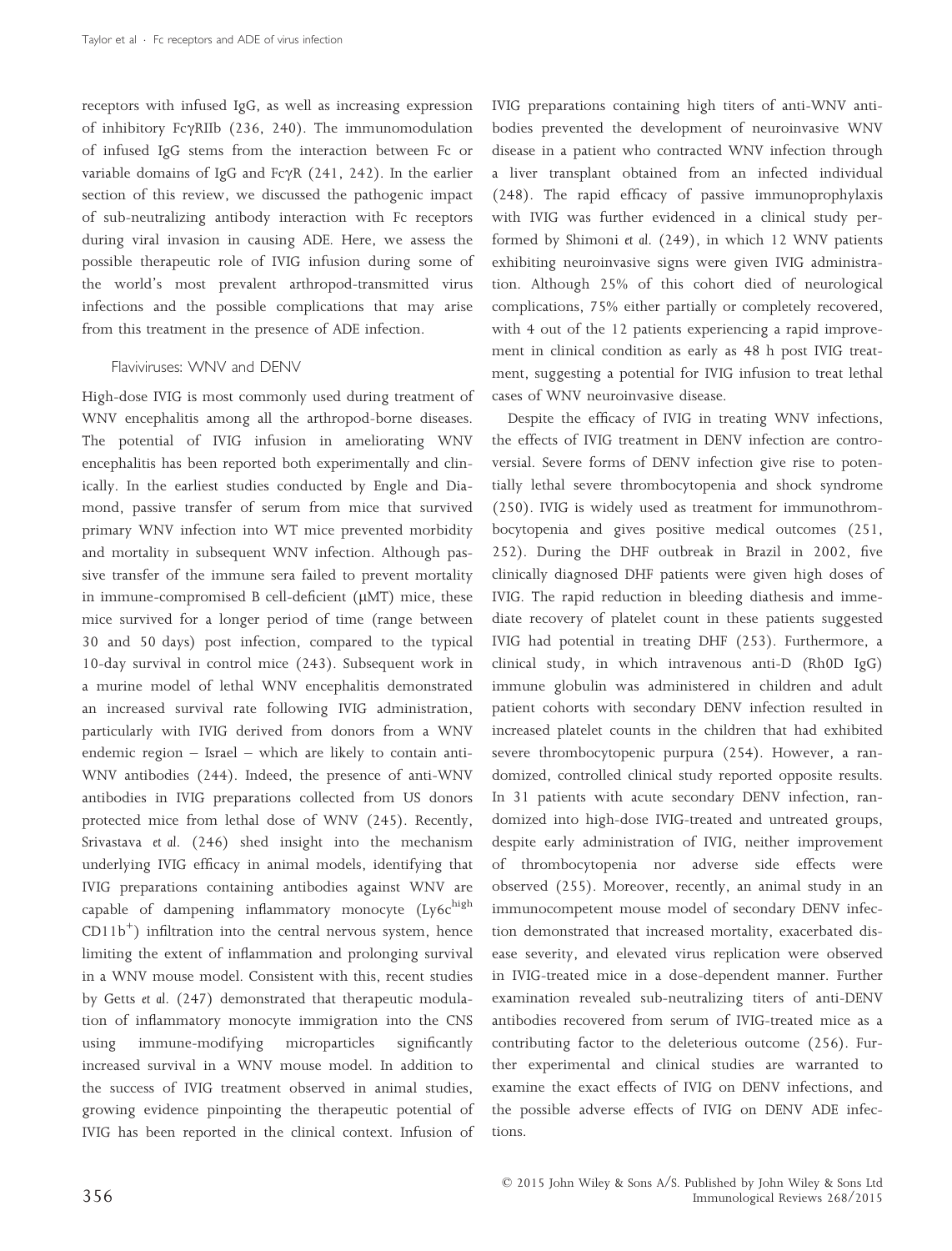## Arthritogenic alphaviruses: CHIKV and RRV

The therapeutic potential of IVIG treatment for inflammatory arthritic diseases such as rheumatoid arthritis (RA) is well established. A recent study by Campbell *et al*. (257) demonstrated the importance of the IgG Fc portion in contributing to the efficacy of IVIG anti-inflammatory effects in RA mouse models. In addition, reports using CHIKV and RRV murine disease models have identified bone pathologies resembling RA (15, 258, 259). The relevance of these animal studies was further supported with the emerging clinical evidence of CHIKV patients developing persistent symmetric polyarthritis, which mimics seronegative RA (260, 261). The efficacy of IVIG treatment in RA suggests it may be a possible therapeutic candidate for the treatment of alphavirus-induced persistent arthritis.

Clinical manifestations of CHIKV infection are typically self-limiting; however, medical complications arising from infection have been associated with occasional mortality. The recent CHIKV outbreaks in the Americas have, as of 15 July 2015, led to 1 118 763 suspected and 24 682 confirmed autochthonous transmission cases of infection, with 192 deaths reported, mainly in Latin America and the Caribbean region (262). Despite a typical 1 in 1000 low fatality ratio associated with CHIKV infection (263), a substantial increase in mortality was reported during the 2005–2006 Indian Ocean CHIKV outbreak. To date, the exact cause underlying the increase in mortality is unclear; however, medical complications such as fulminant hepatitis and neurological and cardiological manifestations have been associated with CHIKV-induced fatalities. Previously, a clinical case study reported the outcome in a CHIKV patient who was given high-dose IVIG treatment after being diagnosed with neurological complications. The 44-year-old patient exhibited febrile illness and polyarthralgia during the acute phase of infection, which rapidly subsided within 2 weeks post disease onset. However, during the convalescent phase of infection, neurological complications that led to quadriparesis and myeloneuropathy were observed. A subsequent 4-day infusion of high-dose IVIG rapidly ameliorated the complications and led to a complete recovery at the followup after 6 months (264). This clinical case study is consistent with an earlier study by Lebrun *et al*. (265), which reported rapid recovery after IVIG treatment on two CHIKV patients with late-onset neuropathy – Guillain–Barre syndrome. Surprisingly, IVIG treatment of CHIKV patients during early onset of neurological manifestations led to exacerbated disease (266), suggesting that the stage of infection and clinical manifestations exhibited should be carefully assessed prior to IVIG infusion to avoid harmful side effects from treatment. Other precautionary measures such as determining the level of acute phase innate immune protein pentraxin 3 (PTX3) in IVIG plasma preparation as well as patients' blood specimens should also be taken into consideration (267). PTX3 is highly expressed during a panel of inflammatory diseases and disorders (268). Recently, elevated expression of PTX3 was reported in acute RRV and CHIKV patients, and subsequent experimental study characterized the pathogenic consequences of overt PTX3 expression in enhancing alphavirus replication and causing early disease onset and prolonged disease manifestation (269). Therefore, as a preventive measure for exacerbated disease, IVIG preparations with high level of PTX3 protein should not be given to CHIKV/RRV patients. In addition, high levels of PTX3 expression in patients with Kawasaki disease have been associated with unresponsiveness to IVIG treatment (270). Hence, IVIG treatment in acute RRV/CHIKV patients should also be avoided due to high levels of alphavirus-induced PTX3 expression during the early phase of infection. With these precautionary measures in mind, studies which look into the effects of administering IVIG containing low levels of PTX3 during the convalescence phase of infection might provide new insights into the efficacy of IVIG treatment during alphavirus disease manifestation.

# Conclusion

Numerous host and virus-specific stimuli affect the course of virus infection and disease pathogenesis in the host. ADE of viral infection occurs when pre-existing virus-specific antibodies aid uptake of virus into cells bearing Fc receptors, drive complement-dependent infection enhancement, or promote virus particle production early in infection. Whether FcR-dependent ADE of infection plays a role in viral infectivity depends on a number of factors, including infecting virus strain, antibody concentration, and epitope availability. Findings to date partly explain the interaction between intracellular antiviral suppression and the extrinsic role of enhancing antibodies on viral uptake to produce the ADE phenomenon observed for several viruses, and in particular in DHF/DSS patients. Although much of our understanding is based on DENV studies, evidence of ADE of other viruses suggests this phenomenon is widely generalizable.

If we take dengue fever as the working model and assume that ADE is virus strain-independent, it is inferred that anti-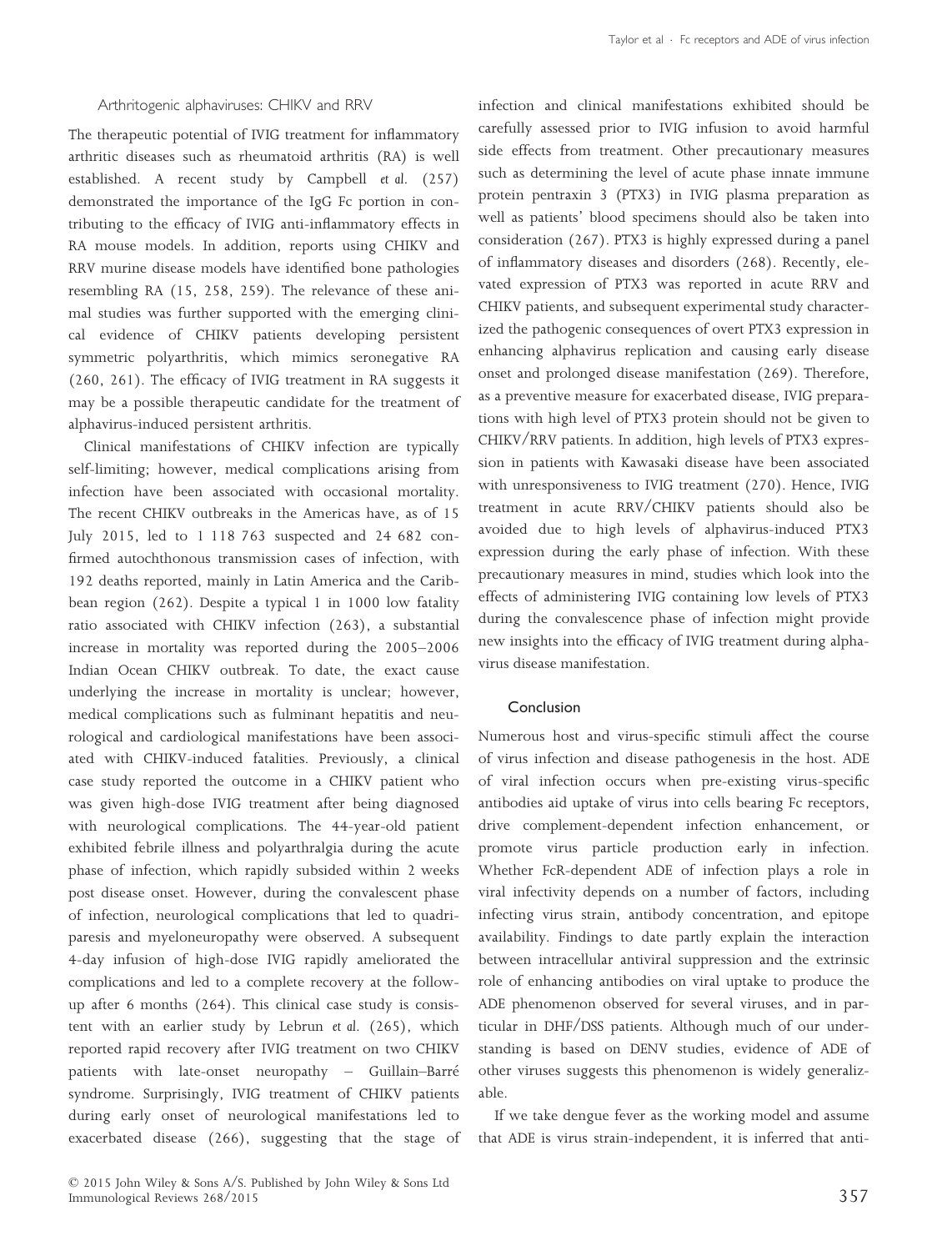bodies opsonize the virion, as determined by the functional profile of the antibodies (neutralizing/cross-reactive/nonneutralizing and relative affinities thereof) and the accessibility of relevant viral epitopes. Immune complexes are ligated by both activating and inhibitory  $E\gamma R$ , and once binding occurs, the cytoplasmic ITAM or ITIM domains deliver the immunocomplex via a phagocytic or recycling pathway, respectively, into the cell. Immunocomplex internalized via the phagocytic FcyRIIa pathway is uncoated within the endosome, where viral RNA is recognized by TLRs. Fc $\gamma$ Rs synergize with TLRs to orchestrate the induction of cytokines. However, paradoxically, DENV seems also to exploit the inhibitory ITIM signaling pathway via LILRB-1 and SHP-1 to inhibit Syk and thus the expression of ISG, which is otherwise promoted by Syk activation following ligation of Fc $\gamma$ RIIa with the DENV-immunocomplex. Thus, interactions between FcyRIIa and LILRB1 with the DENV-immunocomplex and the DENV virion, respectively, synergistically shift the immune system from an antiviral to immunosuppressive state. Thus, although still poorly defined, the outcome of ADE is evidently a balance between the activating and inhibitory elements of these pathways. Although our understanding of virus ADE has increased substantially over the last decade, important questions remain. The disparities between studies highlight the difficulty of interpreting responses in different cell types infected with different DENV strains and this will likely apply to other viruses also. It will be of significant interest to identify the factor(s) that contribute to the balance between activation and inhibition of Syk in regulating antiviral ISGs versus anti-inflammatory and potentially immunosuppressive IL-10. Whether ADE-associated IL-6 production is also controlled by Syk activation and to what extent IL-6 and IL-10 induction pathways are common or separate, will be of interest. There is undoubtedly a need to find an acceptable *in vivo* model to confirm these findings, as much of the elucidation of ADE mechanisms has come from *in vitro* studies using monocytic lines or primary human myeloid cells. The lack of an analogous murine equivalent of the Fc $\gamma$ RIIa or LILR-B1 will make these investigations more difficult.

## References

- 1. Mallery DL, McEwan WA, Bidgood SR, Towers GJ, Johnson CM, James LC. Antibodies mediate intracellular immunity through tripartite motifcontaining 21 (TRIM21). Proc Natl Acad Sci USA 2010;107:19985–19990.
- 2. Klasse PJ, Sattentau QJ. Occupancy and mechanism in antibody-mediated neutralization of animal viruses. J Gen Virol 2002;83:2091– 2108.
- 3. Dowd KA, Jost CA, Durbin AP, Whitehead SS, Pierson TC. A dynamic landscape for antibody binding modulates antibody-mediated neutralization of West Nile virus. PLoS Pathog 2011;7:e1002111.
- 4. Hawkes RA. Enhancement of the infectivity of arboviruses by specific antisera produced in domestic fowls. Aust J Exp Biol Med Sci 1964;42:465–482.
- 5. Hawkes RA, Lafferty KJ. Enhancement of virus infectivity by antibody. Virology 1967;33:250– 261.
- 6. Halstead SB. Dengue hemorrhagic-fever a public-health problem and a field for research. Bull World Health Organ 1980;58:1–21.
- 7. Halstead SB, Shotwell H, Casals J. Studies on the pathogenesis of dengue infection in monkeys. II. Clinical laboratory responses to heterologous infection. J Infect Dis 1973;128:15–22.
- 8. Halstead SB, Chow JS, Marchette NJ. Immunological enhancement of dengue virus replication. Nature 1973;243:24–26.
- 9. Cardosa MJ, Porterfield JS, Gordon S. Complement receptor mediates enhanced flavivirus replication in macrophages. J Exp Med 1983;158:258–263.
- 10. Robinson WE Jr, Montefiori DC, Gillespie DH, Mitchell WM. Complement-mediated, antibodydependent enhancement of HIV-1 infection in vitro is characterized by increased protein and RNA syntheses and infectious virus release. J Acquir Immune Defic Syndr 1989;2:33–42.
- 11. Prohaszka Z, et al. Two parallel routes of the complement-mediated antibody-dependent enhancement of HIV-1 infection. AIDS 1997;11:949–958.
- 12. Takada A, Feldmann H, Ksiazek TG, Kawaoka Y. Antibody-dependent enhancement of Ebola virus infection. J Virol 2003;77:7539–7544.
- 13. Fust G, Toth FD, Kiss J, Ujhelyi E, Nagy I, Banhegyi D. Neutralizing and enhancing antibodies measured in complement-restored serum samples from HIV-1-infected individuals correlate with immunosuppression and disease. AIDS 1994;8:603–609.
- 14. von Kietzell K, Pozzuto T, Heilbronn R, Grossl T, Fechner H, Weger S. Antibody-mediated enhancement of parvovirus b19 uptake into endothelial cells mediated by a receptor for complement factor C1q. J Virol 2014;88:8102– 8115.
- 15. Chen W, Foo SS, Sims NA, Herrero LJ, Walsh NC, Mahalingam S. Arthritogenic alphaviruses: new insights into arthritis and bone pathology. Trends Microbiol 2015;23:35–43.
- 16. Paquet C, et al. Chikungunya outbreak in Reunion: epidemiology and surveillance, 2005 to early January 2006. Euro Surveill 2006;11: E060202 060203
- 17. Laine M, Luukkainen R, Toivanen A. Sindbis viruses and other alphaviruses as cause of human

arthritic disease. J Intern Med 2004;256:457– 471.

- 18. Suhrbier A, Jaffar-Bandjee MC, Gasque P. Arthritogenic alphaviruses – an overview. Nat Rev Rheumatol 2012;8:420–429.
- 19. Burt FJ, Rolph MS, Rulli NE, Mahalingam S, Heise MT. Chikungunya: a re-emerging virus. Lancet 2012;379:662–671.
- 20. WHO PAHO. *Number of Reported Cases of Chikungunya Fever in the Americas, by Country or Territory 2013*– *2015*. (Updated as of 1 May 2015), 2015.
- 21. Bhatt S, et al. The global distribution and burden of dengue. Nature 2013;496:504–507.
- 22. Guzman MG, Harris E. Dengue. Lancet 2015;385:453–465.
- 23. WHO TDR. *Dengue: Guidelines for Diagnosis, Treatment, Prevention and Control: New Edition*. Geneva, 2009.
- 24. Suthar MS, Diamond MS, Gale M Jr. West Nile virus infection and immunity. Nat Rev Microbiol 2013;11:115–128.
- 25. Petersen LR, Brault AC, Nasci RS. West Nile virus: review of the literature. JAMA 2013;310:308–315.
- 26. Peiris JS, Porterfield JS. Antibody-dependent plaque enhancement: its antigenic specificity in relation to Togaviridae. J Gen Virol  $1982.58.291 - 296$
- 27. Chanas AC, Gould EA, Clegg JC, Varma MG. Monoclonal antibodies to Sindbis virus glycoprotein E1 can neutralize, enhance infectivity, and independently inhibit haemagglutination or haemolysis. J Gen Virol 1982;58(Pt 1):37–46.
- 28. Lidbury BA, et al. Macrophage-derived proinflammatory factors contribute to the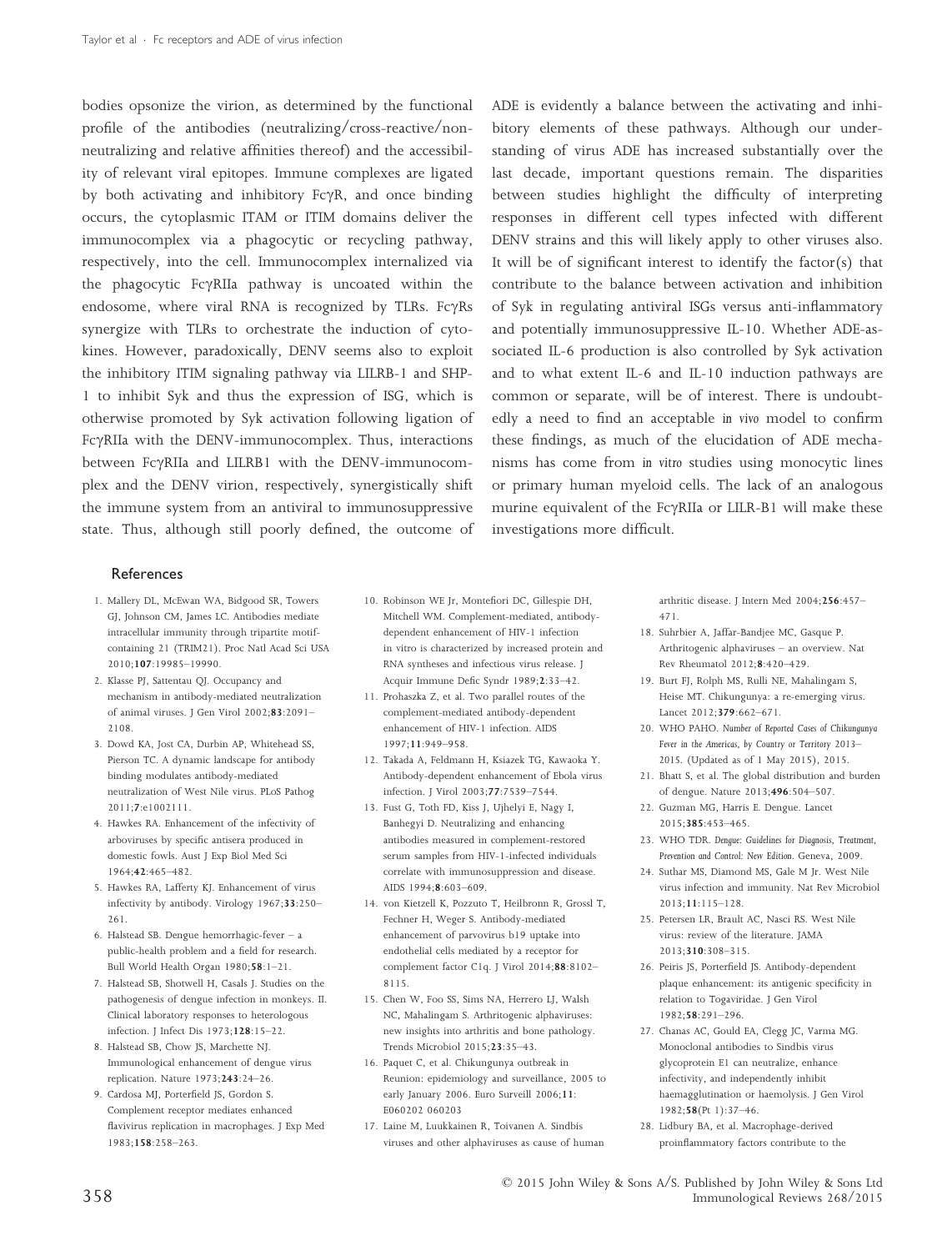development of arthritis and myositis after infection with an arthrogenic alphavirus. J Infect Dis 2008;197:1585–1593.

- 29. Assuncao-Miranda I, Bozza MT, Da Poian AT. Pro-inflammatory response resulting from sindbis virus infection of human macrophages: implications for the pathogenesis of viral arthritis. J Med Virol 2010;82:164–174.
- 30. Labadie K, et al. Chikungunya disease in nonhuman primates involves long-term viral persistence in macrophages. J Clin Invest 2010;120:894–906.
- 31. Way SJ, Lidbury BA, Banyer JL. Persistent Ross River virus infection of murine macrophages: an in vitro model for the study of viral relapse and immune modulation during long-term infection. Virology 2002;301:281–292.
- 32. Linn ML, Aaskov JG, Suhrbier A. Antibodydependent enhancement and persistence in macrophages of an arbovirus associated with arthritis. J Gen Virol 1996;77(Pt 3):407–411.
- 33. Lidbury BA, Mahalingam S. Specific ablation of antiviral gene expression in macrophages by antibody-dependent enhancement of Ross River virus infection. J Virol 2000;74:8376–8381.
- 34. Mahalingam S, Lidbury BA. Suppression of lipopolysaccharide-induced antiviral transcription factor (STAT-1 and NF-kappa B) complexes by antibody-dependent enhancement of macrophage infection by Ross River virus. Proc Natl Acad Sci USA 2002;99:13819–13824.
- 35. Hallengard D, et al. Prime-boost immunization strategies against Chikungunya virus. J Virol 2014;88:13333–13343.
- 36. Hallengard D, et al. Novel attenuated Chikungunya vaccine candidates elicit protective immunity in C57BL/6 mice. J Virol 2014;88:2858–2866.
- 37. Halstead SB, O'Rourke EJ. Dengue viruses and mononuclear phagocytes. I. Infection enhancement by non-neutralizing antibody. J Exp Med 1977;146:201–217.
- 38. Morens DM, Venkateshan CN, Halstead SB. Dengue 4 virus monoclonal antibodies identify epitopes that mediate immune infection enhancement of dengue 2 viruses. J Gen Virol 1987;68(Pt 1):91–98.
- 39. Gonzalez D, et al. Classical dengue hemorrhagic fever resulting from two dengue infections spaced 20 years or more apart: Havana, Dengue 3 epidemic, 2001-2002. Int J Infect Dis 2005;9:280–285.
- 40. Guzman MG, Kouri G, Valdes L, Bravo J, Vazquez S, Halstead SB. Enhanced severity of secondary dengue-2 infections: death rates in 1981 and 1997 Cuban outbreaks. Rev Panam Salud Publica 2002;11:223–227.
- 41. Fried JR, et al. Serotype-specific differences in the risk of dengue hemorrhagic fever: an analysis of data collected in Bangkok, Thailand from 1994 to 2006. PLoS Negl Trop Dis 2010;4:e617.
- 42. Halstead SB, et al. Dengue hemorrhagic fever in infants: research opportunities ignored. Emerg Infect Dis 2002;8:1474–1479.
- 43. Simmons CP, et al. Maternal antibody and viral factors in the pathogenesis of dengue virus in infants. J Infect Dis 2007;196:416–424.
- 44. Moi ML, Lim CK, Kotaki A, Takasaki T, Kurane I. Detection of higher levels of dengue viremia using FcgammaR-expressing BHK-21 cells than FcgammaR-negative cells in secondary infection but not in primary infection. J Infect Dis 2011;203:1405–1414.
- 45. Pierson TC, et al. The stoichiometry of antibodymediated neutralization and enhancement of west nile virus infection. Cell Host Microbe 2007;1:135–145.
- 46. Cardosa MJ, Gordon S, Hirsch S, Springer TA, Porterfield JS. Interaction of West Nile virus with primary murine macrophages: role of cell activation and receptors for antibody and complement. J Virol 1986;57:952–959.
- 47. Peiris JS, Porterfield JS, Roehrig JT. Monoclonal antibodies against the flavivirus West Nile. J Gen Virol 1982;58:283–289.
- 48. Drosten C, et al. Identification of a novel coronavirus in patients with severe acute respiratory syndrome. N Engl J Med 2003;348:1967–1976.
- 49. Peiris JS, et al. Coronavirus as a possible cause of severe acute respiratory syndrome. Lancet 2003;361:1319–1325.
- 50. Sims LD, et al. Avian influenza in Hong Kong 1997-2002. Avian Dis 2003;47:832–838.
- 51. Horimoto T, Kawaoka Y. Influenza: lessons from past pandemics, warnings from current incidents. Nat Rev Microbiol 2005;3:591–600.
- 52. Gao R, et al. Human infection with a novel avian-origin influenza A (H7N9) virus. N Engl J Med 2013;368:1888–1897.
- 53. Peiris JS, Poon LL, Guan Y. Emergence of a novel swine-origin influenza A virus (S-OIV) H1N1 virus in humans. J Clin Virol 2009;45:169–173.
- 54. Zaki AM, van Boheemen S, Bestebroer TM, Osterhaus AD, Fouchier RA. Isolation of a novel coronavirus from a man with pneumonia in Saudi Arabia. N Engl J Med 2012;367:1814– 1820.
- 55. Cheung CY, et al. Induction of proinflammatory cytokines in human macrophages by influenza A (H5N1) viruses: a mechanism for the unusual severity of human disease? Lancet 2002;360:1831–1837.
- 56. Kobasa D, et al. Aberrant innate immune response in lethal infection of macaques with the 1918 influenza virus. Nature 2007;445: 319–323.
- 57. Morrison J, et al. H7N9 and other pathogenic avian influenza viruses elicit a three-pronged transcriptomic signature that is reminiscent of 1918 influenza virus and is associated with lethal outcome in mice. J Virol 2014;88:10556– 10568.
- 58. Peiris JS, Hui KP, Yen HL. Host response to influenza virus: protection versus immunopathology. Curr Opin Immunol 2010;22:475–481.
- 59. Totura AL, Baric RS. SARS coronavirus pathogenesis: host innate immune responses and viral antagonism of interferon. Curr Opin Virol  $2012.2.264 - 275$
- 60. Lai MM, Perlman S, Anderson LJ. Coronaviridae. In: Fields BN, Knipe DM, Howley PM eds. *Fields Virology*. Philadelphia, PA: Wolters Kluwer

Health/Lippincott Williams & Wilkins, 2007:1306–1335.

- 61. Li L, et al. SARS-coronavirus replicates in mononuclear cells of peripheral blood (PBMCs) from SARS patients. J Clin Virol 2003;28:239–  $244$
- 62. Gu J, et al. Multiple organ infection and the pathogenesis of SARS. J Exp Med 2005;202:415– 424.
- 63. Bisht H, et al. Severe acute respiratory syndrome coronavirus spike protein expressed by attenuated vaccinia virus protectively immunizes mice. Proc Natl Acad Sci USA 2004;101:6641–6646.
- 64. Buchholz UJ, et al. Contributions of the structural proteins of severe acute respiratory syndrome coronavirus to protective immunity. Proc Natl Acad Sci USA 2004;101:9804–9809.
- 65. Kam YW, et al. Antibodies against trimeric S glycoprotein protect hamsters against SARS-CoV challenge despite their capacity to mediate FcgammaRII-dependent entry into B cells in vitro. Vaccine 2007;25:729–740.
- 66. Jaume M, et al. Anti-severe acute respiratory syndrome coronavirus spike antibodies trigger infection of human immune cells via a pH- and cysteine protease-independent FcgammaR pathway. J Virol 2011;85:10582–10597.
- 67. Wang SF, et al. Antibody-dependent SARS coronavirus infection is mediated by antibodies against spike proteins. Biochem Biophys Res Commun 2014;451:208–214.
- 68. Yip MS, et al. Antibody-dependent infection of human macrophages by severe acute respiratory syndrome coronavirus. Virol J 2014;11:82.
- 69. Sullivan NJ. Antibody-mediated enhancement of viral disease. Curr Top Microbiol Immunol 2001;260:145–169.
- 70. Halstead SB, Mahalingam S, Marovich MA, Ubol S, Mosser DM. Intrinsic antibody-dependent enhancement of microbial infection in macrophages: disease regulation by immune complexes. Lancet Infect Dis 2010;10:712–722.
- 71. Hohdatsu T, Nakamura M, Ishizuka Y, Yamada H, Koyama H. A study on the mechanism of antibody-dependent enhancement of feline infectious peritonitis virus infection in feline macrophages by monoclonal antibodies. Arch Virol 1991;120:207–217.
- 72. Olsen CW, Corapi WV, Ngichabe CK, Baines JD, Scott FW. Monoclonal antibodies to the spike protein of feline infectious peritonitis virus mediate antibody-dependent enhancement of infection of feline macrophages. J Virol 1992;66:956–965.
- 73. Hofmann H, et al. S protein of severe acute respiratory syndrome-associated coronavirus mediates entry into hepatoma cell lines and is targeted by neutralizing antibodies in infected patients. J Virol 2004;78:6134–6142.
- 74. Simmons G, Reeves JD, Rennekamp AJ, Amberg SM, Piefer AJ, Bates P. Characterization of severe acute respiratory syndrome-associated coronavirus (SARS-CoV) spike glycoproteinmediated viral entry. Proc Natl Acad Sci USA 2004;101:4240–4245.
- 75. Chang SC, et al. Longitudinal analysis of Severe Acute Respiratory Syndrome (SARS)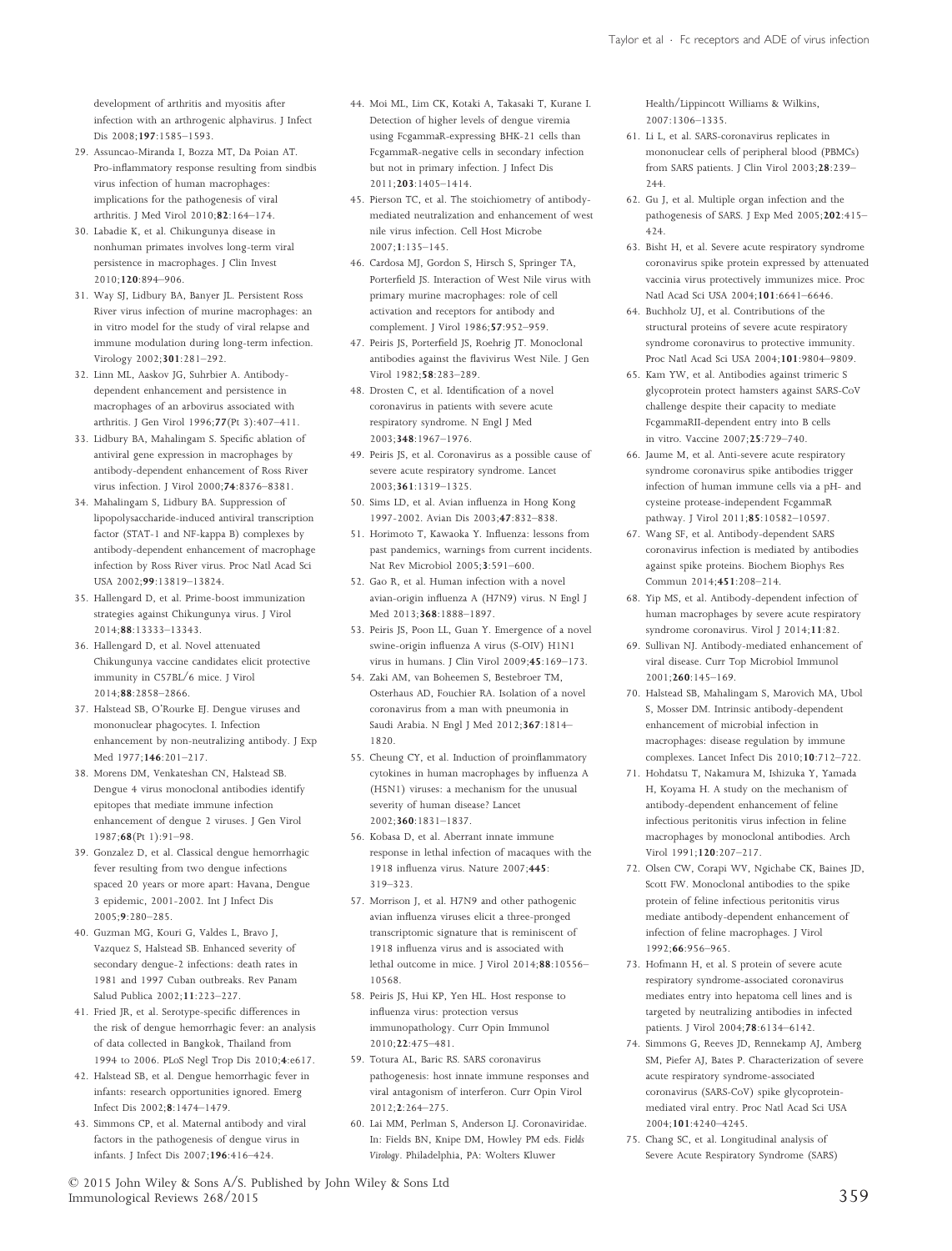coronavirus-specific antibody in SARS patients. Clin Diagn Lab Immunol 2005;12:1455–1457.

- 76. Zhang L, et al. Antibody responses against SARS coronavirus are correlated with disease outcome of infected individuals. J Med Virol  $2006:78:1-8$
- 77. Ho MS, et al. Neutralizing antibody response and SARS severity. Emerg Infect Dis 2005;11:1730– 1737.
- 78. Lee N, et al. Anti-SARS-CoV IgG response in relation to disease severity of severe acute respiratory syndrome. J Clin Virol 2006;35:179– 184.
- 79. Webster RG, Askonas BA. Cross-protection and cross-reactive cytotoxic T cells induced by influenza virus vaccines in mice. Eur J Immunol 1980;10:396–401.
- 80. Ochiai H, Kurokawa M, Kuroki Y, Niwayama S. Infection enhancement of influenza A H1 subtype viruses in macrophage-like P388D1 cells by cross-reactive antibodies. J Med Virol 1990;30:258–265.
- 81. Tamura M, Webster RG, Ennis FA. Antibodies to HA and NA augment uptake of influenza A viruses into cells via Fc receptor entry. Virology  $1991:182:211-219$
- 82. Tong S, et al. New world bats harbor diverse influenza A viruses. PLoS Pathog 2013;9: e1003657.
- 83. Ochiai H, et al. Infection enhancement of influenza A NWS virus in primary murine macrophages by anti-hemagglutinin monoclonal antibody. J Med Virol 1992;36: 217–221.
- 84. Tamura M, Webster RG, Ennis FA. Neutralization and infection-enhancement epitopes of influenza A virus hemagglutinin. J Immunol 1993;151:1731–1738.
- 85. Tamura M, Webster RG, Ennis FA. Subtype crossreactive, infection-enhancing antibody responses to influenza A viruses. J Virol 1994;68:3499– 3504.
- 86. Takada A, Kawaoka Y. Antibody-dependent enhancement of viral infection: molecular mechanisms and in vivo implications. Rev Med Virol 2003;13:387–398.
- 87. Vincent AL, Lager KM, Janke BH, Gramer MR, Richt JA. Failure of protection and enhanced pneumonia with a US H1N2 swine influenza virus in pigs vaccinated with an inactivated classical swine H1N1 vaccine. Vet Microbiol 2008;126:310–323.
- 88. Kobinger GP, et al. Assessment of the efficacy of commercially available and candidate vaccines against a pandemic H1N1 2009 virus. J Infect Dis 2010;201:1000–1006.
- 89. Skowronski DM, et al. Randomized controlled ferret study to assess the direct impact of 2008- 09 trivalent inactivated influenza vaccine on A (H1N1)pdm09 disease risk. PLoS ONE 2014;9: e86555.
- 90. Belser JA, Katz JM, Tumpey TM. The ferret as a model organism to study influenza A virus infection. Dis Model Mech 2011;4:575–579.
- 91. Gotoff R, Tamura M, Janus J, Thompson J, Wright P, Ennis FA. Primary influenza A virus infection induces cross-reactive antibodies that

enhance uptake of virus into Fc receptor-bearing cells. J Infect Dis 1994;169:200–203.

- 92. Crum-Cianflone NF, et al. Clinical and epidemiologic characteristics of an outbreak of novel H1N1 (swine origin) influenza A virus among United States military beneficiaries. Clin Infect Dis 2009;49:1801–1810.
- 93. Skowronski DM, et al. Association between the 2008-09 seasonal influenza vaccine and pandemic H1N1 illness during Spring-Summer 2009: four observational studies from Canada. PLoS Med 2010;7:e1000258.
- 94. Dutry I, Yen HL, Lee H, Peiris M, Jaume M. *Antibody-Dependent Enhancement (ADE) of infection and its possible role in the pathogenesis of influenza*. Institut Pasteur International Network Annual Scientific Meeting. Hong Kong: BMC Proceedings, 2011:62.
- 95. Dutry I. *Susceptibility of human macrophages to influenza A infection*. Hong Kong: The University of Hong Kong, 2012.
- 96. Cowling BJ, et al. Protective efficacy against pandemic influenza of seasonal influenza vaccination in children in Hong Kong: a randomized controlled trial. Clin Infect Dis 2012;55:695–702.
- 97. Khurana S, et al. Vaccine-induced anti-HA2 antibodies promote virus fusion and enhance influenza virus respiratory disease. Sci Transl Med 2013;5:200ra114.
- 98. Skowronski DM, Janjua NZ, Hottes TS, De Serres G. Mechanism for seasonal vaccine effect on pandemic H1N1 risk remains uncertain. Clin Infect Dis 2011;52:831–832; author reply 832– 833.
- 99. Halstead SB, Larsen K, Kliks S, Peiris JS, Cardosa J, Porterfield JS. Comparison of P388D1 mouse macrophage cell line and human monocytes for assay of dengue-2 infection-enhancing antibodies. Am J Trop Med Hyg 1983;32:157– 163.
- 100. Nair H, et al. Global burden of acute lower respiratory infections due to respiratory syncytial virus in young children: a systematic review and meta-analysis. Lancet 2010;375: 1545–1555.
- 101. Kim HW, et al. Respiratory syncytial virus disease in infants despite prior administration of antigenic inactivated vaccine. Am J Epidemiol 1969;89:422–434.
- 102. Gimenez HB, Keir HM, Cash P. In vitro enhancement of respiratory syncytial virus infection of U937 cells by human sera. J Gen Virol 1989;70(Pt 1):89–96.
- 103. Krilov LR, Anderson LJ, Marcoux L, Bonagura VR, Wedgwood JF. Antibody-mediated enhancement of respiratory syncytial virus infection in two monocyte/macrophage cell lines. J Infect Dis 1989;160:777–782.
- 104. De Swart RL, et al. Immunization of macaques with formalin-inactivated respiratory syncytial virus (RSV) induces interleukin-13-associated hypersensitivity to subsequent RSV infection. J Virol 2002;76:11561–11569.
- 105. Openshaw PJ, Culley FJ, Olszewska W. Immunopathogenesis of vaccine-enhanced RSV disease. Vaccine 2001;20(Suppl):S27–S31.
- 106. Knudson CJ, Hartwig SM, Meyerholz DK, Varga SM. RSV vaccine-enhanced disease is orchestrated by the combined actions of distinct CD4 T cell subsets. PLoS Pathog 2015;11:e1004757.
- 107. de Swart RL, et al. Immunization of macaques with formalin-inactivated human metapneumovirus induces hypersensitivity to hMPV infection. Vaccine 2007;25:8518–8528.
- 108. Huisman W, Martina BE, Rimmelzwaan GF, Gruters RA, Osterhaus AD. Vaccine-induced enhancement of viral infections. Vaccine 2009;27:505–512.
- 109. Kortepeter MG, Bausch DG, Bray M. Basic clinical and laboratory features of filoviral hemorrhagic fever. J Infect Dis 2011;204(Suppl):S810–S816.
- 110. Takada A, Watanabe S, Okazaki K, Kida H, Kawaoka Y. Infectivity-enhancing antibodies to Ebola virus glycoprotein. J Virol 2001;75:2324– 2330.
- 111. Takada A, Ebihara H, Feldmann H, Geisbert TW, Kawaoka Y. Epitopes required for antibodydependent enhancement of Ebola virus infection. J Infect Dis 2007;196(Suppl):S347–S356.
- 112. Eggleton P, Reid KB, Tenner AJ. C1q–how many functions? How many receptors? Trends Cell Biol 1998;8:428–431.
- 113. Marzi A, et al. Protective efficacy of neutralizing monoclonal antibodies in a nonhuman primate model of Ebola hemorrhagic fever. PLoS ONE 2012;7:e36192.
- 114. Qiu X, et al. Reversion of advanced Ebola virus disease in nonhuman primates with ZMapp. Nature 2014;514:47–53.
- 115. Kupferschmidt K, Cohen J. Infectious diseases. Ebola drug trials lurch ahead. Science 2015;347:701–702.
- 116. Richardson JS, et al. Enhanced protection against Ebola virus mediated by an improved adenovirusbased vaccine. PLoS ONE 2009;4:e5308.
- 117. de Wit E, et al. Safety of recombinant VSV-Ebola virus vaccine vector in pigs. Emerg Infect Dis 2015;21:702–704.
- 118. Marzi A, et al. Vaccines. An Ebola whole-virus vaccine is protective in nonhuman primates. Science 2015;348:439–442.
- 119. Regules JA, et al. A recombinant vesicular stomatitis virus Ebola vaccine – preliminary report. N Engl J Med 2015. doi: 10.1056/ NEJMoa1414216 [Epub ahead of print].
- 120. Meyer K, Ait-Goughoulte M, Keck ZY, Foung S, Ray R. Antibody-dependent enhancement of hepatitis C virus infection. J Virol  $2008 \cdot 82 \cdot 2140 - 2149$
- 121. Robinson WE Jr, et al. Human monoclonal antibodies to the human immunodeficiency virus type 1 (HIV-1) transmembrane glycoprotein gp41 enhance HIV-1 infection in vitro. Proc Natl Acad Sci USA 1990;87:3185–3189.
- 122. Cancel-Tirado SM, Evans RB, Yoon KJ. Monoclonal antibody analysis of porcine reproductive and respiratory syndrome virus epitopes associated with antibody-dependent enhancement and neutralization of virus infection. Vet Immunol Immunopathol 2004;102:249–262.
- 123. de Alwis R, et al. Dengue viruses are enhanced by distinct populations of serotype cross-reactive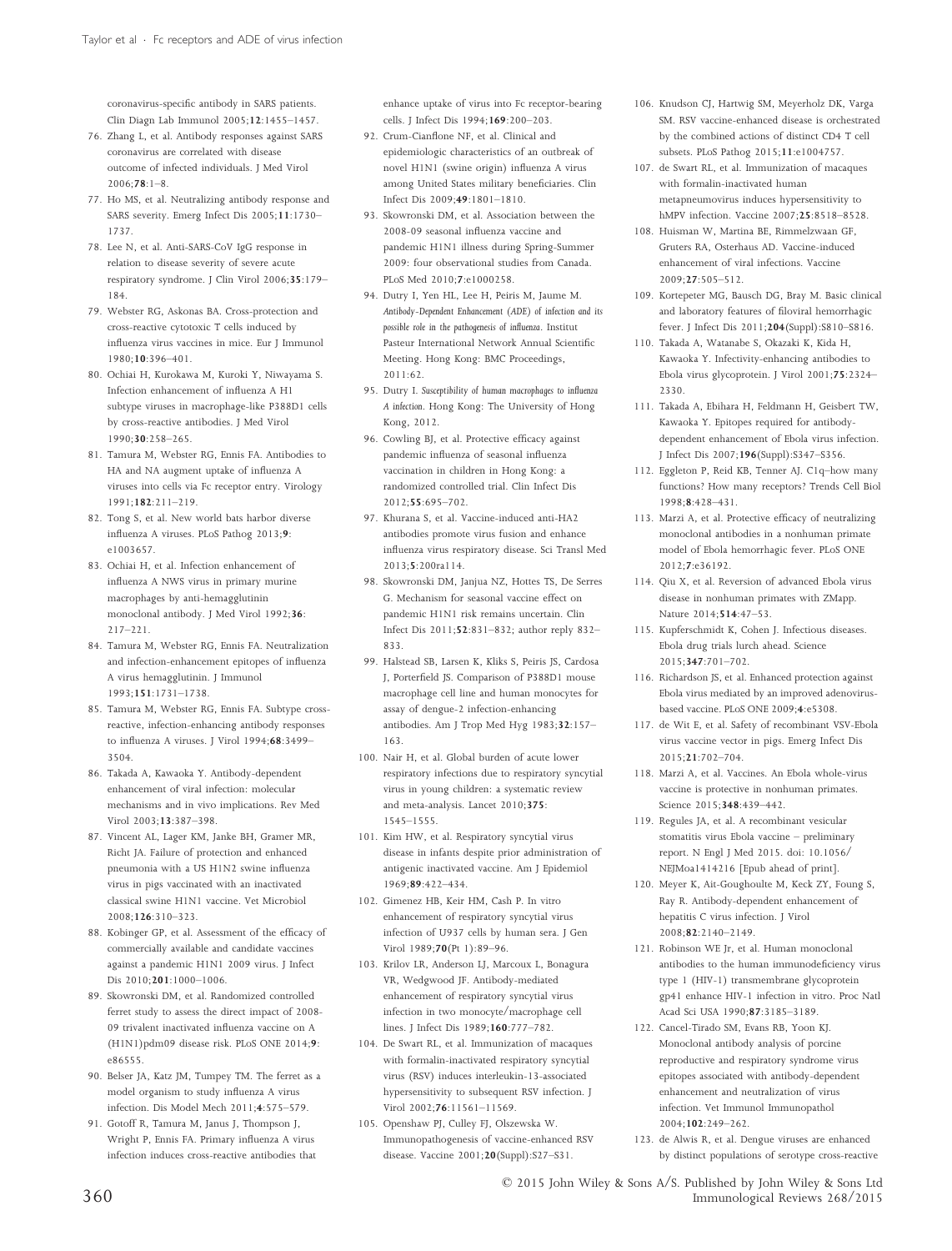antibodies in human immune sera. PLoS Pathog 2014;10:e1004386.

- 124. Rulli NE, Rolph MS, Srikiatkhachorn A, Anantapreecha S, Guglielmotti A, Mahalingam S. Protection from arthritis and myositis in a mouse model of acute chikungunya virus disease by bindarit, an inhibitor of monocyte chemotactic protein-1 synthesis. J Infect Dis 2011;204: 1026–1030.
- 125. Chuang Y-CC, Lei H-YY, Lin Y-SS, Liu H-SS, Wu H-LL, Yeh T-MM. Dengue virus-induced autoantibodies bind to plasminogen and enhance its activation. J Immunol 2011;187:6483–6490.
- 126. Noisakran S, Dechtawewat T. Association of dengue virus NS1 protein with lipid rafts. J Gen Virol 2008;89:2492–2500.
- 127. Hermann LL, et al. Evaluation of a dengue NS1 antigen detection assay sensitivity and specificity for the diagnosis of acute dengue virus infection. PLoS Negl Trop Dis 2014;8:e3193.
- 128. Lauring AS, Andino R. Quasispecies theory and the behavior of RNA viruses. PLoS Pathog 2010;6:e1001005.
- 129. Smith SA, et al. Human monoclonal antibodies derived from memory B cells following live attenuated dengue virus vaccination or natural infection exhibit similar characteristics. J Infect Dis 2013;207:1898–1908.
- 130. Shrestha B, et al. The development of therapeutic antibodies that neutralize homologous and heterologous genotypes of dengue virus type 1. PLoS Pathog 2010;6:e1000823.
- 131. Wahala WMPB, Kraus AA, Haymore LB, Accavitti-Loper MA, de Silva AM. Dengue virus neutralization by human immune sera: role of envelope protein domain III-reactive antibody. Virology 2009;392:103–113.
- 132. Matsui K, Gromowski GD, Li L, Schuh AJ, Lee JC, Barrett ADT. Characterization of dengue complex-reactive epitopes on dengue 3 virus envelope protein domain III. Virology 2009;384:16–20.
- 133. Beltramello M, et al. The human immune response to dengue virus is dominated by highly cross-reactive antibodies endowed with neutralizing and enhancing activity. Cell Host Microbe 2010;8:271–283.
- 134. Balsitis SJ, et al. Lethal antibody enhancement of dengue disease in mice is prevented by Fc modification. PLoS Pathog 2010;6:e1000790.
- 135. Dejnirattisai W, et al. Cross-reacting antibodies enhance dengue virus infection in humans. Science 2010;328:745–748.
- 136. Smith SA, Zhou Y, Olivarez NP, Broadwater AH, de Silva AM, Crowe JE. Persistence of circulating memory B cell clones with potential for dengue virus disease enhancement for decades following infection. J Virol 2012;86:2665–2675.
- 137. Rodenhuis-Zybert IA, et al. Immature dengue virus: a veiled pathogen? PLoS Pathog 2010;6: e1000718.
- 138. Lai CY, et al. Antibodies to envelope glycoprotein of dengue virus during the natural course of infection are predominantly crossreactive and recognize epitopes containing highly

conserved residues at the fusion loop of domain II. J Virol 2008;82:6631–6643.

- 139. Chan AHY, et al. A Human PrM antibody that recognizes a novel cryptic epitope on dengue E glycoprotein. PLoS ONE 2012;7:e1000790.
- 140. Luo Y, et al. Comprehensive mapping infectionenhancing epitopes of dengue pr protein using polyclonal antibody against prM. Appl Microbiol Biotechnol 2015;99:5917–5927.
- 141. Luo YY, et al. Identification of a novel infectionenhancing epitope on dengue prM using a dengue cross-reacting monoclonal antibody. BMC Microbiol 2013;13:194. doi: 10.1186/1471- 2180-13-194.
- 142. Nakayama E, et al. Antibody-dependent enhancement of marburg virus infection. J Infect Dis 2011:204:S978–S985.
- 143. Nelson S, et al. Maturation of West Nile virus modulates sensitivity to antibody-mediated neutralization. PLoS Pathog 2008;4:e1000060.
- 144. Kostyuchenko VA, Chew PL, Ng TS, Lok SM. Near-atomic resolution cryo-electron microscopic structure of dengue serotype 4 virus. J Virol 2014;88:477–482.
- 145. Midgey CM, et al. Structural analysis of a dengue cross-reactive antibody complexed with envelope domain III reveals the molecular basis of crossreactivity. J Immunol 2012;188:4971–4979.
- 146. Khamim KHW, et al. Neutralizing dengue antibody in pregnant Thai women and cord blood. PLoS Negl Trop Dis 2015;9:e0003396.
- 147. Maroun SLC, Marliere RCC, Barcellus RC, Barbosa CN, Ramos JRM, Moreira MEL. Case report: vertical dengue infection. J Pediatr 2008;84:556–559.
- 148. Tsai H-CC, et al. Dengue virus infection in early gestation with delivery of an unaffected fetus and no vertical transmission. Taiwan J Obstet Gynecol 2010;49:112–114.
- 149. Ribeiro CF, Lopes VG, Brasil P, Coelho J, Muniz AG, Nogueira RM. Perinatal transmission of dengue: a report of 7 cases. J Pediatr 2013;163:1514–1516.
- 150. Sinhabahu VP, Sathananthan R, Malavige GN. Perinatal transmission of dengue: a case report. BMC Res Notes 2014;7:795.
- 151. Chau TNB, et al. Clinical and virological features of dengue in vietnamese infants. PLoS Negl Trop Dis 2010;4:e657.
- 152. Libraty DH, et al. A prospective nested casecontrol study of Dengue in infants: rethinking and refining the antibody-dependent enhancement dengue hemorrhagic fever model. PLoS Med 2009;6:e1000171.
- 153. Chau TN, et al. Dengue in Vietnamese infants– results of infection-enhancement assays correlate with age-related disease epidemiology, and cellular immune responses correlate with disease severity. J Infect Dis 2008;198:516–524.
- 154. Alvarez M, Rodriguez-Roche R, Bernardo L. Dengue hemorrhagic fever caused by sequential dengue 1–3 virus infections over a long time interval: Havana epidemic, 2001–2002. Am J Trop Med Hyg 2006;75:1113–1117.
- 155. Watanabe S, Chan KWK, Wang J, Rivino L, Lok S-M, Vasudevan SG. Dengue virus infection with highly-neutralizing levels of cross-reactive

antibodies cause acute lethal small intestinal pathology without high level of viremia in mice. J Virol 2015;89:5847–5861.

- 156. Jowin Kai Wei N, et al. First experimental in vivo model of enhanced dengue disease severity through maternally acquired heterotypic dengue antibodies. PLoS Pathog 2014;10: e1004031.
- 157. Zellweger RM, Prestwood TR, Shresta S. Enhanced infection of liver sinusoidal endothelial cells in a mouse model of antibody-induced severe dengue disease. Cell Host Microbe 2010;7:128–139.
- 158. Chareonsirisuthigul T, Kalayanarooj S, Ubol S. Dengue virus (DENV) antibody-dependent enhancement of infection upregulates the production of anti-inflammatory cytokines, but suppresses anti-DENV free radical and proinflammatory cytokine production, in THP-1 cells. J Gen Virol 2007;88:365–375.
- 159. Puerta-Guardo H, et al. The cytokine response of U937-derived macrophages infected through antibody-dependent enhancement of dengue virus disrupts cell apical-junction complexes and increases vascular permeability. J Virol 2013;87:7486–7501.
- 160. Boonnak K, et al. Role of dendritic cells in antibody-dependent enhancement of dengue virus infection. J Virol 2008;82:3939–3951.
- 161. Boonnak K, Dambach KM, Donofrio GC, Tassaneetrithep B, Marovich MA. Cell type specificity and host genetic polymorphisms influence antibody-dependent enhancement of dengue virus infection. J Virol 2011;85:1671– 1683.
- 162. Boonnak K, Slike BM, Donofrio GC, Marovich MA. Human FcγRII cytoplasmic domains differentially influence antibody-mediated dengue virus infection. J Immunol 2013;190:5659– 5665.
- 163. Smith P, DiLillo DJ, Bournazos S, Li F, Ravetch JV. Mouse model recapitulating human  $Fc\gamma$ receptor structural and functional diversity. Proc Natl Acad Sci 2012;109:6181–6186.
- 164. Vogelpoel LT, Baeten DL, de Jong EC, den Dunnen J. Control of cytokine production by human Fc gamma receptors: implications for pathogen defense and autoimmunity. Front Immunol 2015;6:79.
- 165. Guilliams M, Bruhns P, Saeys Y, Hammad H, Lambrecht BN. The function of  $Fc\gamma$  receptors in dendritic cells and macrophages. Nat Rev Immunol 2014;14:94–108.
- 166. Mohamad Zamberi Z, et al. The high-affinity human IgG receptor Fc gamma receptor I (Fc $\gamma$ RI) is not associated with vascular leakage of dengue. J Negat Results Biomed 2015;14:1.
- 167. Chan KR, et al. Ligation of Fc gamma receptor IIB inhibits antibody-dependent enhancement of dengue virus infection. Proc Natl Acad Sci USA 2011;108:12479–12484.
- 168. Zhang CY, Booth JW. Divergent intracellular sorting of Fc{gamma}RIIA and Fc{gamma}RIIB2. J Biol Chem 2010;285:34250–34258.
- 169. van Montfoort N, et al. Fcgamma receptor IIb strongly regulates Fcgamma receptor-facilitated T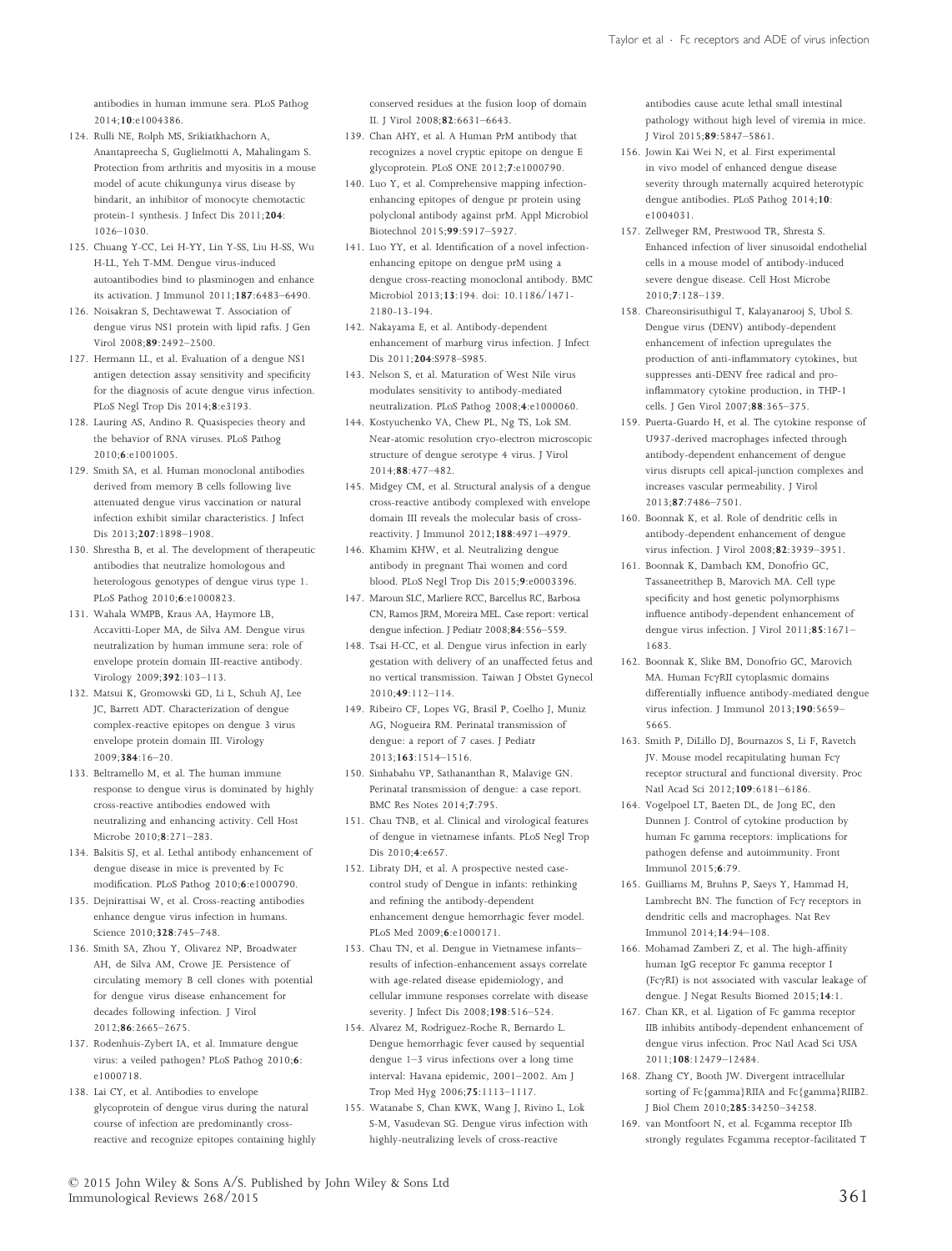cell activation by dendritic cells. J Immunol 2012;189:92–101.

- 170. Moi ML, Lim C-K, Takasaki T, Kurane I. Involvement of the Fc $\gamma$  receptor IIA cytoplasmic domain in antibody-dependent enhancement of dengue virus infection. J Gen Virol 2010;91:103–111.
- 171. Liang Z, et al. Activation of Toll-like receptor 3 impairs the dengue virus serotype 2 replication through induction of IFN-beta in cultured hepatoma cells. PLoS ONE 2011;6:e23346.
- 172. Djamiatun K, Ferwerda B, Netea MG, van der Ven AJ, Dolmans WM, Faradz SM. Toll-like receptor 4 polymorphisms in dengue virusinfected children. Am J Trop Med Hyg 2011;85:352–354.
- 173. Torres S, et al. Differential expression of Toll-like receptors in dendritic cells of patients with dengue during early and late acute phases of the disease. PLoS Negl Trop Dis 2013;7:e2060.
- 174. Sariol CA, et al. Decreased dengue replication and an increased anti-viral humoral response with the use of combined toll-like receptor 3 and 7/8 agonists in macaques. PLoS ONE 2011;6: e19323.
- 175. Nasirudeen AM, Wong HH, Thien P, Xu S. Lam K-PP, Liu DX. RIG-I, MDA5 and TLR3 synergistically play an important role in restriction of dengue virus infection. PLoS Negl Trop Dis 2011;5:e926.
- 176. Kato H, et al. Cell type-specific involvement of RIG-I in antiviral response. Immunity 2005;23:19–28.
- 177. Modhiran N, Kalayanarooj S, Ubol S. Subversion of innate defenses by the interplay between DENV and pre-existing enhancing antibodies: TLRs signaling collapse. PLoS Negl Trop Dis 2010;4:e924.
- 178. Jensen S, Thomsen AR. Sensing of RNA viruses: a review of innate immune receptors involved in recognizing RNA virus invasion. J Virol 2012;86:2900–2910.
- 179. Qian C, Cao X. Regulation of Toll-like receptor signaling pathways in innate immune responses. Ann N Y Acad Sci 2013;1283:67–74.
- 180. Loo Y-M, Gale M Jr. Immune signaling by RIG-Ilike receptors. Immunity 2011;34:680–692.
- 181. Kumar H, Kawai T, Akira S. Toll-like receptors and innate immunity. Biochem Biophys Res Commun 2009;388:621–625.
- 182. Rodriguez-Madoz JR, Belicha-Villanueva A, Bernal-Rubio D, Ashour J, Ayllon J, Fernandez-Sesma A. Inhibition of the type I interferon response in human dendritic cells by dengue virus infection requires a catalytically active NS2B3 complex. J Virol 2010;84:9760–9774.
- 183. Angleró-Rodríguez YI, Pantoja P, Sariol CA. Dengue virus subverts the interferon induction pathway via  $NS2B/3$  protease-IKB kinase  $\varepsilon$  interaction. Clin Vaccine Immunol 2014;21:29–38.
- 184. Wu MF, et al. CLEC5A is critical for dengue virus-induced inflammasome activation in human macrophages. Blood 2013;121:95–106.
- 185. Tsai C-Y, et al. Type I IFNs and IL-18 regulate the antiviral response of primary human  $\gamma\delta$  T cells against dendritic cells infected with dengue virus. J Immunol 2015;194:3890–3900.
- 186. van de Veerdonk FL, Netea MG. New insights in the immunobiology of IL-1 family members. Front Immunol  $2013:4:167$
- 187. Chen ST, et al. CLEC5A is critical for denguevirus-induced lethal disease. Nature 2008;453:672–676.
- 188. Prestwood TR, et al. Gamma interferon (IFNgamma) receptor restricts systemic dengue virus replication and prevents paralysis in IFN-alpha/ beta receptor-deficient mice. J Virol 2012;86:12561–12570.
- 189. Medin CL, Rothman AL. Cell type-specific mechanisms of interleukin-8 induction by dengue virus and differential response to drug treatment. J Infect Dis 2006;193:1070–1077.
- 190. Yi-Ting T, Sui-Yuan C, Chun-Nan L, Chuan-Liang K. Human TLR3 recognizes dengue virus and modulates viral replication in vitro. Cell Microbiol 2009;11:604–615.
- 191. Chen R-F, Wang L, Cheng J-T, Yang K. Induction of IFNa or IL-12 depends on differentiation of THP-1 cells in dengue infections without and with antibody enhancement. BMC Infect Dis 2012;12:1–9.
- 192. Ubol S, Phuklia W, Kalayanarooj S, Modhiran N. Mechanisms of immune evasion induced by a complex of dengue virus and preexisting enhancing antibodies. J Infect Dis 2010;201:923–935.
- 193. Rolph MS, Zaid A, Rulli NE, Mahalingam S. Downregulation of interferon- $\beta$  in antibodydependent enhancement of dengue viral infections of human macrophages is dependent on interleukin-6. J Infect Dis 2011;204:489–491.
- 194. Tsai TT, Chuang YJ, Lin YS, Wan SW, Chen CL, Lin CF. An emerging role for the antiinflammatory cytokine interleukin-10 in dengue virus infection. J Biomed Sci 2013;20:40.
- 195. Malavige GN, et al. Serum IL-10 as a marker of severe dengue infection. BMC Infect Dis 2013;13:341.
- 196. Soundravally R, et al. Association between proinflammatory cytokines and lipid peroxidation in patients with severe dengue disease around defervescence. Int J Infect Dis 2014;18:68–72.
- 197. Brasier AR, et al. A three-component biomarker panel for prediction of dengue hemorrhagic fever. Am J Trop Med Hyg 2012;86:341–348.
- 198. Perez AB, et al. Tumor necrosis factor-alpha, transforming growth factor- $\beta$ 1, and interleukin-10 gene polymorphisms: implication in protection or susceptibility to dengue hemorrhagic fever. Hum Immunol 2010;71:1135–1140.
- 199. Ju H, Brasier A. Variable selection methods for developing a biomarker panel for prediction of dengue hemorrhagic fever. BMC Res Notes 2013;6:365.
- 200. Kou Z, et al. Human antibodies against dengue enhance dengue viral infectivity without suppressing type I interferon secretion in primary human monocytes. Virology 2011;410:240–247.
- 201. Sun P, et al. Infection and activation of human peripheral blood monocytes by dengue viruses through the mechanism of antibodydependent enhancement. Virology 2011;421:245–252.
- 202. Banki Z, et al. Cross-linking of CD32 induces maturation of human monocyte-derived dendritic cells via NF-kappa B signaling pathway. J Immunol 2003;170:3963–3970.
- 203. Boruchov AM, Heller G, Veri MC, Bonvini E, Ravetch JV, Young JW. Activating and inhibitory IgG Fc receptors on human DCs mediate opposing functions. J Clin Invest 2005;115:2914–2923.
- 204. Dhodapkar KM, et al. Selective blockade of the inhibitory Fcgamma receptor (FcgammaRIIB) in human dendritic cells and monocytes induces a type I interferon response program. J Exp Med 2007;204:1359–1369.
- 205. Dai X, et al. Differential signal transduction, membrane trafficking, and immune effector functions mediated by FcgammaRI versus FcgammaRIIa. Blood 2009;114:318–327.
- 206. Vogelpoel LTC, et al. Fc gamma receptor-TLR cross-talk elicits pro-inflammatory cytokine production by human M2 macrophages. Nat Commun 2014;5:5444.
- 207. den Dunnen J, et al. IgG opsonization of bacteria promotes Th17 responses via synergy between TLRs and Fc $\gamma$ RIIa in human dendritic cells. Blood  $2012:120:112-121$
- 208. Kawagoe T, et al. TANK is a negative regulator of Toll-like receptor signaling and is critical for the prevention of autoimmune nephritis. Nat Immunol 2009;10:965–972.
- 209. Clark K, Takeuchi O, Akira S, Cohen P. The TRAF-associated protein TANK facilitates crosstalk within the IKB kinase family during Toll-like receptor signaling. Proc Natl Acad Sci 2011;108:17093–17098.
- 210. Carvalho DM, et al. Elevated dengue virus nonstructural protein 1 serum levels and altered Toll-like receptor 4 expression, nitric oxide, and tumor necrosis factor alpha production in dengue hemorrhagic fever patients. J Trop Med 2014;2014:9.
- 211. Neves-Souza P, et al. Inducible nitric oxide synthase (iNOS) expression in monocytes during acute Dengue Fever in patients and during in vitro infection. BMC Infect Dis  $2005; 5:1-12.$
- 212. Costa VV, et al. A model of DENV-3 infection that recapitulates severe disease and highlights the importance of IFN- $\gamma$  in host resistance to infection. PLoS Negl Trop Dis 2012;6: e1663.
- 213. Matsuura C, et al. Nitric oxide activity in platelets of dengue haemorrhagic fever patients: the apparent paradoxical role of ADMA and l-NMMA. Trans R Soc Trop Med Hyg 2012;106:174–179.
- 214. Thein T-L, Wong J, Leo Y-S, Ooi E-E, Lye D, Yeo TW. Increased vascular nitric oxide bioavailability is associated with progression to dengue hemorrhagic fever in adults. J Infect Dis 2015;212:711–714.
- 215. de Souza KP, et al. Nitric oxide synthase expression correlates with death in an experimental mouse model of dengue with CNS involvement. Virol J 2013;10:267.
- 216. Saxena SK, Singh A, Mathur A. Antiviral effect of nitric oxide during Japanese encephalitis virus infection. Int J Exp Pathol 2000;81:165–172.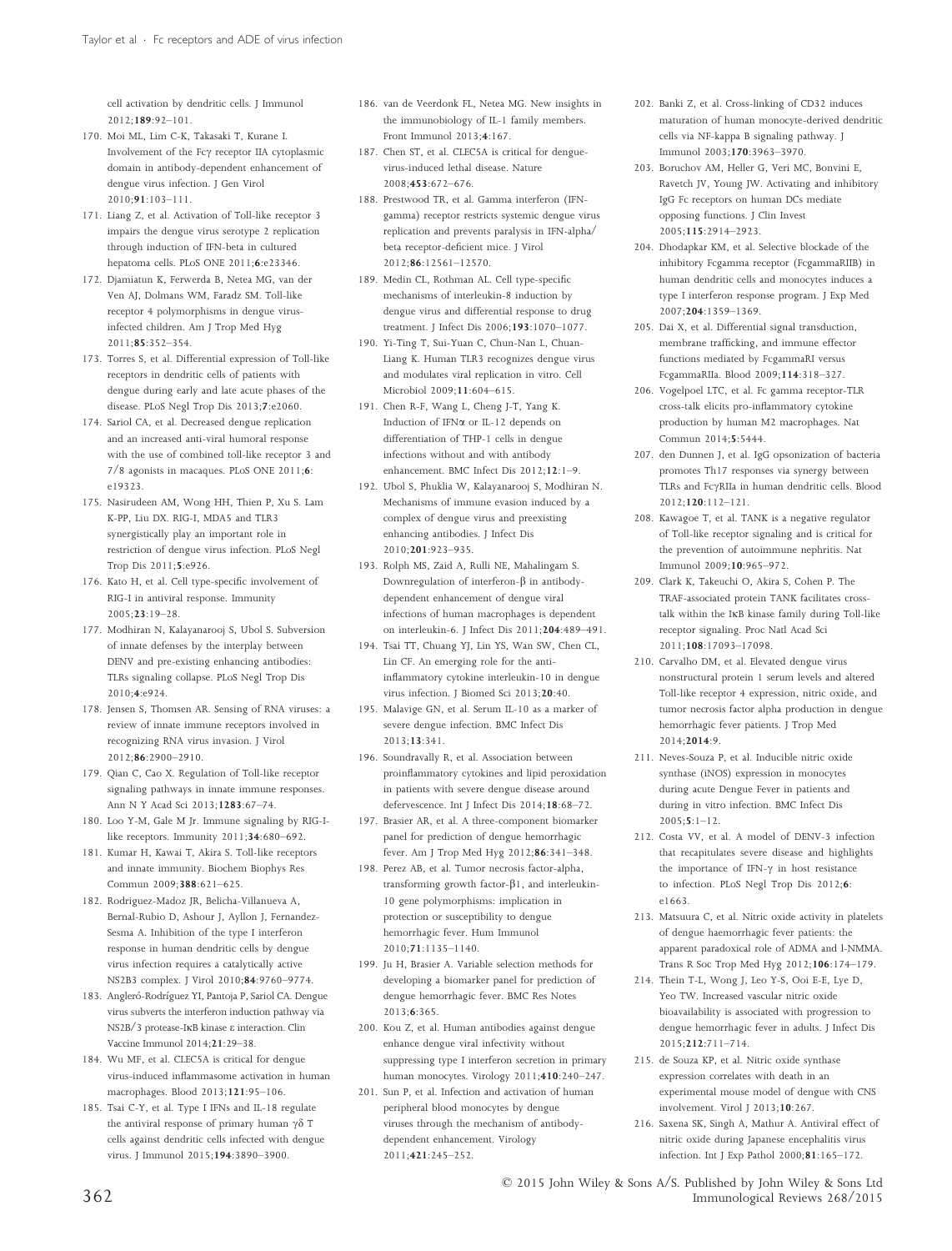- 217. Saxena SK, Mathur A, Srivastava RC. Induction of nitric oxide synthase during Japanese encephalitis virus infection: evidence of protective role. Arch Biochem Biophys 2001;391:1–7.
- 218. Getts DR, et al. Targeted blockade in lethal West Nile virus encephalitis indicates a crucial role for very late antigen (VLA)-4-dependent recruitment of nitric oxide-producing macrophages. J Neuroinflammation 2012;9:246.
- 219. Woodgett JR, Ohashi PS. GSK3: an in-Toll-erant protein kinase? Nat Immunol 2005;6:751–752.
- 220. Martin M, Rehani K, Jope RS, Michalek SM. Tolllike receptor-mediated cytokine production is differentially regulated by glycogen synthase kinase 3. Nat Immunol 2005;6:777–784.
- 221. Tsai TT, et al. Antibody-dependent enhancement infection facilitates dengue virus-regulated signaling of IL-10 production in monocytes. PLoS Negl Trop Dis 2014;8:e3320.
- 222. Nimmerjahn F, Ravetch JV. Fc[gamma] receptors as regulators of immune responses. Nat Rev Immunol 2008;8:34–47.
- 223. Dai J, Pan W, Wang P. ISG15 facilitates cellular antiviral response to dengue and west nile virus infection in vitro. Virol J 2011;8:468.
- 224. Jiang D, et al. Identification of five interferoninduced cellular proteins that inhibit West Nile virus and dengue virus infections. J Virol 2010;84:8332–8341.
- 225. Joller N, et al. Cutting edge: TIGIT has T cellintrinsic inhibitory functions. J Immunol 2011;186:1338–1342.
- 226. Karra L, Levi-Schaffer F. Down-regulation of mast cell responses through ITIM containing inhibitory receptors. Adv Exp Med Biol, 2011;716: 143–159.
- 227. Smith KGC, Clatworthy MR. Fc[gamma]RIIB in autoimmunity and infection: evolutionary and therapeutic implications. Nat Rev Immunol 2010;10:328–343.
- 228. Lowell CA. Src-family and Syk kinases in activating and inhibitory pathways in innate immune cells: signaling cross talk. Cold Spring Harbor Perspect Biol 2011;3:a002352.
- 229. Chan KR, et al. Ligation of Fc gamma receptor IIB inhibits antibody-dependent enhancement of dengue virus infection. Proc Natl Acad Sci USA 2011;108:12479–12484.
- 230. Chan KR, Ong EZ, Tan HC. Leukocyte immunoglobulin-like receptor B1 is critical for antibody-dependent dengue. Proc Natl Acad Sci USA 2014;111:2722–2727.
- 231. Lamar DL, Weyand CM, Goronzy JJ. Promoter choice and translational repression determine cell type–specific cell surface density of the inhibitory receptor CD85j expressed on different hematopoietic lineages. Blood 2010;115:3278– 3286.
- 232. Pilsbury LE, Allen RL, Vordermeier M. Modulation of Toll-like receptor activity by leukocyte Ig-like receptors and their effects during bacterial infection. Mediators Inflamm 2010;2010:536478.
- 233. Yang Z, Bjorkman PJ. Structure of UL18, a peptide-binding viral MHC mimic, bound to a host inhibitory receptor. Proc Natl Acad Sci USA 2008;105:10095–10100.
- 234. Schultz HS, et al. Collagen induces maturation of human monocyte-derived dendritic cells by signaling through osteoclast-associated receptor. J Immunol 2015;194:3169–3179.
- 235. Lichterfeld M, Yu XG. The emerging role of leukocyte immunoglobulin-like receptors (LILRs) in HIV-1 infection. J Leukoc Biol 2012;91:27– 33.
- 236. Schwab I, Nimmerjahn F. Intravenous immunoglobulin therapy: how does IgG modulate the immune system? Nat Rev Immunol 2013;13:176–189.
- 237. Ballow M. Primary immunodeficiency disorders: antibody deficiency. J Allergy Clin Immunol  $2002:109:581-591$
- 238. Ballow M. The IgG molecule as a biological immune response modifier: mechanisms of action of intravenous immune serum globulin in autoimmune and inflammatory disorders. J Allergy Clin Immunol 2011;127:315–323; quiz 324–315.
- 239. Nagelkerke SQ, Kuijpers TW. Immunomodulation by IVIg and the role of Fcgamma receptors: classic mechanisms of action after all? Front Immunol 2014;5:674.
- 240. Imbach P, et al. High-dose intravenous gammaglobulin for idiopathic thrombocytopenic purpura in childhood. Lancet 1981;1:1228– 1231.
- 241. Bruhns P, et al. Specificity and affinity of human Fcgamma receptors and their polymorphic variants for human IgG subclasses. Blood 2009;113:3716–3725.
- 242. van Mirre E, Teeling JL, van der Meer JW, Bleeker WK, Hack CE. Monomeric IgG in intravenous Ig preparations is a functional antagonist of FcgammaRII and FcgammaRIIIb. J Immunol 2004;173:332–339.
- 243. Engle MJ, Diamond MS. Antibody prophylaxis and therapy against West Nile virus infection in wild-type and immunodeficient mice. J Virol 2003;77:12941–12949.
- 244. Ben-Nathan D, et al. Using high titer West Nile intravenous immunoglobulin from selected Israeli donors for treatment of West Nile virus infection. BMC Infect Dis 2009;9:18.
- 245. Planitzer CB, Modrof J, Kreil TR. West Nile virus neutralization by US plasma-derived immunoglobulin products. J Infect Dis 2007;196:435–440.
- 246. Srivastava R, Ramakrishna C, Cantin E. The antiinflammatory activity of IVIG protects against West Nile virus encephalitis. J Gen Virol 2015;96:1347–1357.
- 247. Getts DR, et al. Therapeutic inflammatory monocyte modulation using immune-modifying microparticles. Sci Transl Med 2014;6: 219ra217.
- 248. Morelli MC, et al. Absence of neuroinvasive disease in a liver transplant recipient who acquired West Nile virus (WNV) infection from the organ donor and who received WNV antibodies prophylactically. Clin Infect Dis 2010;51:e34–e37.
- 249. Shimoni Z, et al. The clinical response of West Nile virus neuroinvasive disease to intravenous immunoglobulin therapy. Clin Pract 2012;2:e18.
- 250. Simmons CP, Farrar JJ, Nguyen v, Wills B. Dengue. N Engl J Med 2012;366:1423–1432.
- 251. Hogarth PM, Pietersz GA. Fc receptor-targeted therapies for the treatment of inflammation, cancer and beyond. Nat Rev Drug Discov 2012;11:311–331.
- 252. Crow AR, Song S, Siragam V, Lazarus AH. Mechanisms of action of intravenous immunoglobulin in the treatment of immune thrombocytopenia. Pediatr Blood Cancer 2006;47:710–713.
- 253. Ostronoff M, et al. Serious thrombocytopenia due to dengue hemorrhagic fever treated with high dosages of immunoglobulin. Clin Infect Dis 2003;36:1623–1624.
- 254. de Castro RA, de Castro JA, Barez MY, Frias MV, Dixit J, Genereux M. Thrombocytopenia associated with dengue hemorrhagic fever responds to intravenous administration of anti-D (Rh(0)-D) immune globulin. Am J Trop Med Hyg 2007;76:737–742.
- 255. Dimaano EM, et al. Lack of efficacy of high-dose intravenous immunoglobulin treatment of severe thrombocytopenia in patients with secondary dengue virus infection. Am J Trop Med Hyg  $2007:77:1135-1138$
- 256. Costa VV, et al. Subversion of early innate antiviral responses during antibody-dependent enhancement of Dengue virus infection induces severe disease in immunocompetent mice. Med Microbiol Immunol 2014;203:231–250.
- 257. Campbell IK, et al. Therapeutic effect of IVIG on inflammatory arthritis in mice is dependent on the Fc portion and independent of sialylation or basophils. J Immunol 2014;192:5031–5038.
- 258. Chen W, et al. Arthritogenic alphaviral infection perturbs osteoblast function and triggers pathologic bone loss. Proc Natl Acad Sci USA 2014;111:6040–6045.
- 259. Chen W, et al. Bindarit, an inhibitor of monocyte chemotactic protein synthesis, protects against bone loss induced by chikungunya virus infection. J Virol 2015;89:581–593.
- 260. Miner JJ, et al. Brief report: chikungunya viral arthritis in the United States: a mimic of seronegative rheumatoid arthritis. Arthritis Rheumatol 2015;67:1214–1220.
- 261. Manimunda SP, et al. Clinical progression of chikungunya fever during acute and chronic arthritic stages and the changes in joint morphology as revealed by imaging. Trans R Soc Trop Med Hyg 2010;104:392–399.
- 262. Pan American Health Organization WHO. *Number of Reported Cases of Chikungunya Fever in the Americas, by Country or Territory 2013-2015* (Updated 1 May 2015), 2015.
- 263. Morens DM, Fauci AS. Chikungunya at the door– deja vu all over again? N Engl J Med 2014;371:885–887.
- 264. Chusri S, Siripaitoon P, Hirunpat S, Silpapojakul K. Case reports of neuro-Chikungunya in southern Thailand. Am J Trop Med Hyg 2011;85:386–389.
- 265. Lebrun G, Chadda K, Reboux AH, Martinet O, Gauzere BA. Guillain-Barre syndrome after chikungunya infection. Emerg Infect Dis 2009;15:495–496.